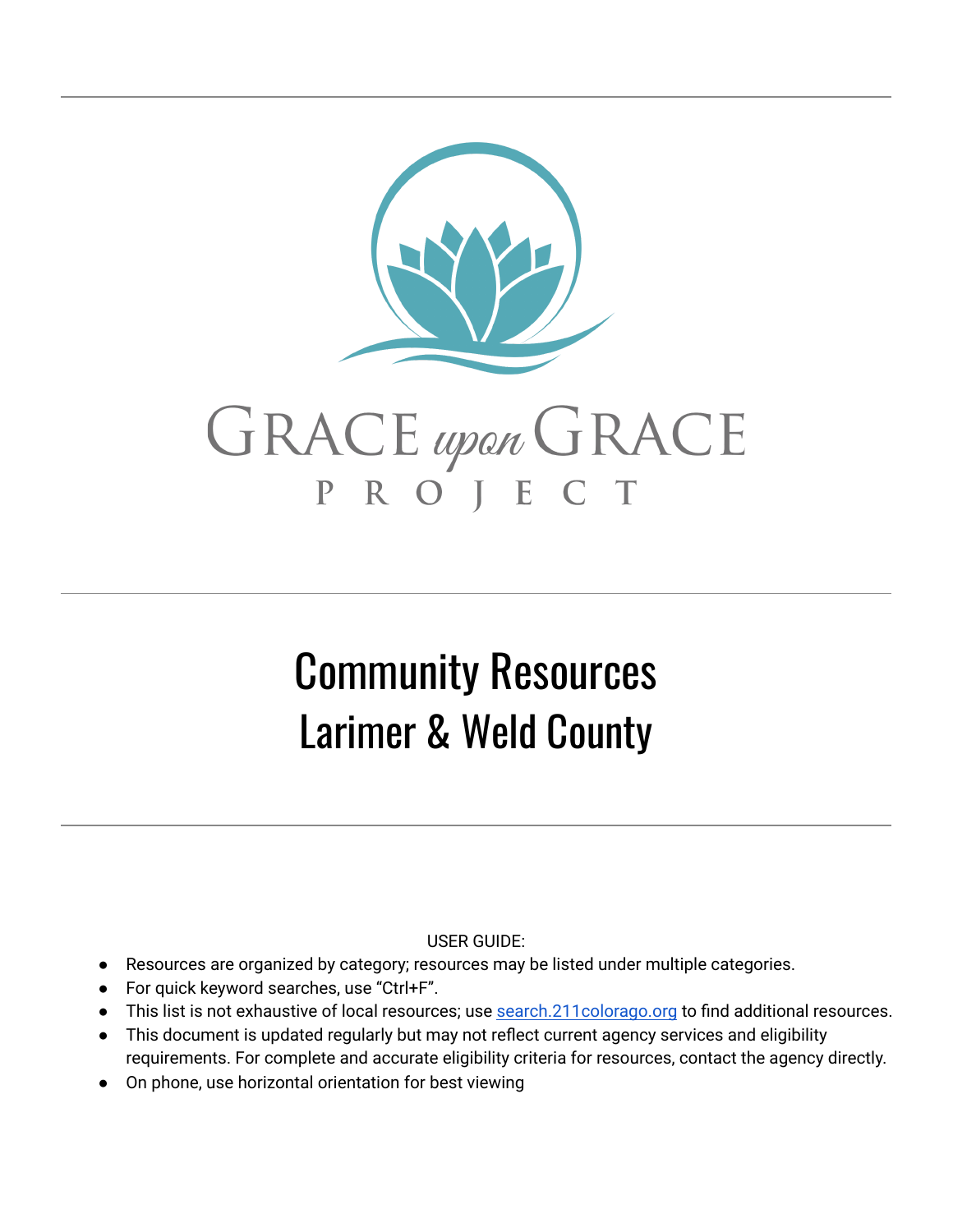| <b>Larimer County Resources</b>               | $\boldsymbol{2}$ |
|-----------------------------------------------|------------------|
| <b>Basic Resources</b>                        | $\mathbf 2$      |
| Housing                                       | $\overline{4}$   |
| Food                                          | 5                |
| Clothing, Hygiene, Diapers, & Period Products | 5                |
| Medical                                       | 6                |
| <b>Mental Health</b>                          | $\overline{7}$   |
| Pets                                          | 8                |
| <b>Parent Resources</b>                       | 9                |
| <b>Educational &amp; Employment Resources</b> | 11               |
| Legal                                         | 11               |
| <b>Disabilities</b>                           | 12               |
| LGBTQ+                                        | 13               |
| Veterans                                      | 13               |
| Immigrants/Refugees                           | 14               |
| <b>School Specific Resources</b>              | 14               |
| <b>College Resources</b>                      | 15               |
| <b>Weld County Resources</b>                  | 16               |
| <b>Basic Resources</b>                        | 16               |
| Housing                                       | 18               |
| Food                                          | 18               |
| Clothing, Hygiene, Diapers, & Period Products | 18               |
| Medical                                       | 19               |
| <b>Mental Health</b>                          | 20               |
| Pets                                          | 20               |
| <b>Parent Resources</b>                       | 21               |
| <b>Educational &amp; Employment Resources</b> | 22               |
| Legal                                         | 22               |
| <b>Disabilities</b>                           | 23               |
| LGBTQ+                                        | 24               |
| Veterans                                      | 24               |
| Immigrants/Refugees                           | 25               |
| <b>School Specific Resources</b>              | 25               |
| <b>College Resources</b>                      | 26               |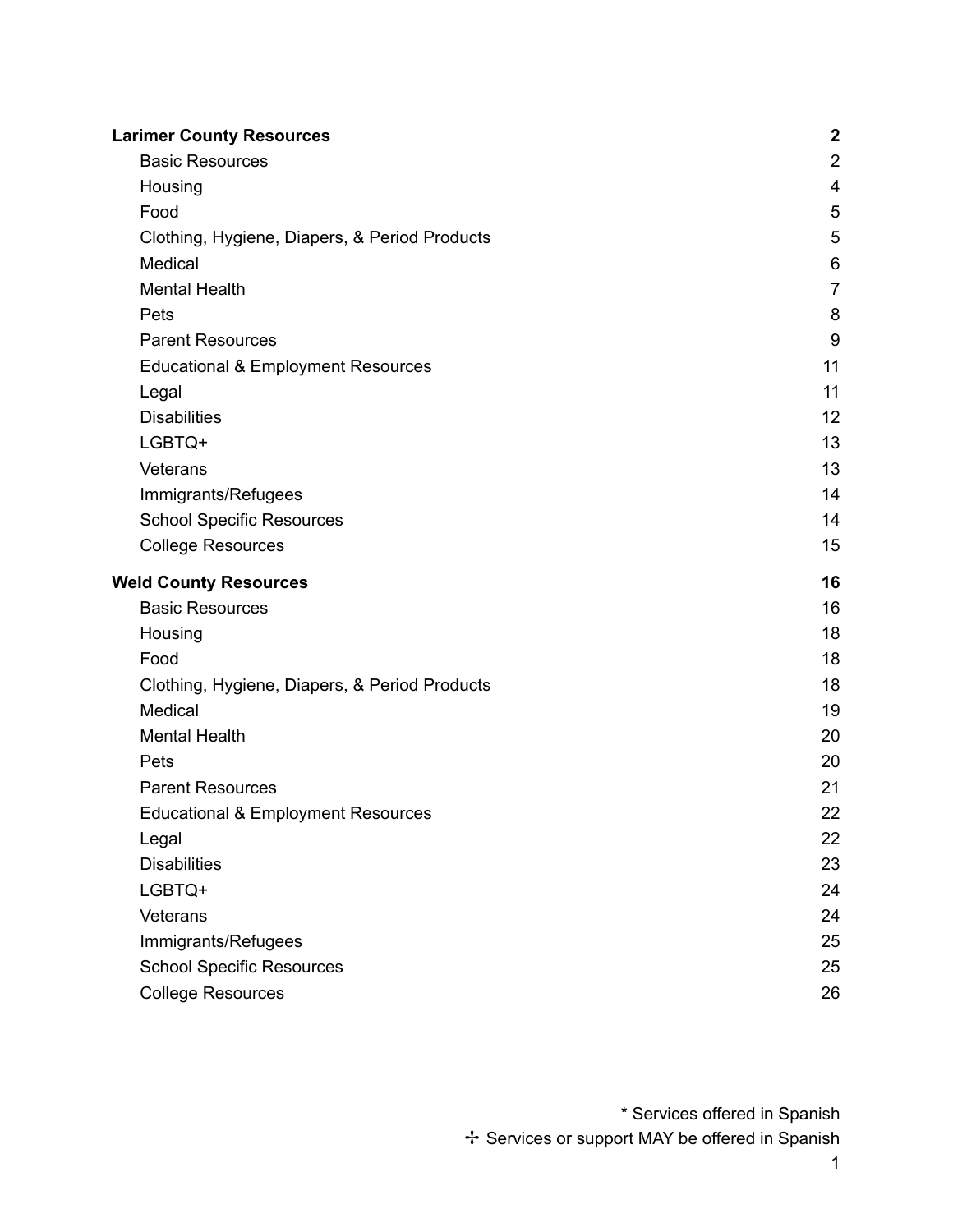# *Larimer County Resources*

#### *Basic Resources*

<span id="page-2-1"></span><span id="page-2-0"></span>*\* many local churches offer resources to community members including food, hygiene products, clothing, and financial assistance*

| <b>Catholic Charities</b> *<br>Services: emergency assistance (utility bill assistance, bus passes,<br>birth certificates, referrals, Gabriel House (for pregnant women and<br>families with young children - diapers, clothing, blankets, coats, &<br>referrals), Senior Care Services, Samaritan House Fort Collins (shelter,<br>hot meals, case managers)<br>Requirements: Appointment only, have shut-off notice for utilities,<br>validly ID                                                              | 970.484.5010<br>460 Linden Center Dr, Fort Collins                                                                             |
|----------------------------------------------------------------------------------------------------------------------------------------------------------------------------------------------------------------------------------------------------------------------------------------------------------------------------------------------------------------------------------------------------------------------------------------------------------------------------------------------------------------|--------------------------------------------------------------------------------------------------------------------------------|
| <b>Salvation Army</b><br>Services: food pantry including formula, diapers, and pet food (by<br>appointment only), meal program, utility assistance, clothing closet,<br>hygiene and period products, seasonal assistance (school supplies,<br>winter coats, holiday meals)<br>Requirements: necessary documentation: photo ID or birth certificate<br>& SS card for EACH person, proof of address & income; for utility<br>assistance must have shut off notice                                                | 970.207.4472<br>3901 S Mason St, Fort Collins<br><b>Multiple Locations</b>                                                     |
| Larimer County Department of Human Services +<br>Services: cash assistance programs, SNAPS (food stamps), Health<br>First Colorado (Colorado Medicaid or low-cost health insurance), CCAP<br>(Child Care Assistance Program), LEAP (Low Energy Assistance<br>Program)<br>Requirements: eligibility-based (income, residency in county, and<br>legally present                                                                                                                                                  | 970-498-6300<br><b>Fort Collins Office</b><br>1525 Blue Spruce Dr<br><b>Loveland Office</b><br>200 Peridot Ave                 |
| Women, Infants, & Children (WIC) +<br>Services: food packages and supplemental EBT credits for allowable<br>foods, Baby & Me Tobacco Free (smoking cessation program for<br>pregnant women), nutritional education, Cooking Matters (store tours<br>to teach how to save money, choose healthier options, use WIC<br>checks, get a recipe book and kitchen supplies)<br>Requirements: pregnancy, breastfeeding, or postpartum, have an<br>infant/child 1-5 years old, live in Colorado, meet income quidelines | <b>Fort Collins Office</b><br>970.498.6720<br>1525 Blue Spruce Dr<br><b>Loveland Office</b><br>970.619.4590<br>200 Peridot Ave |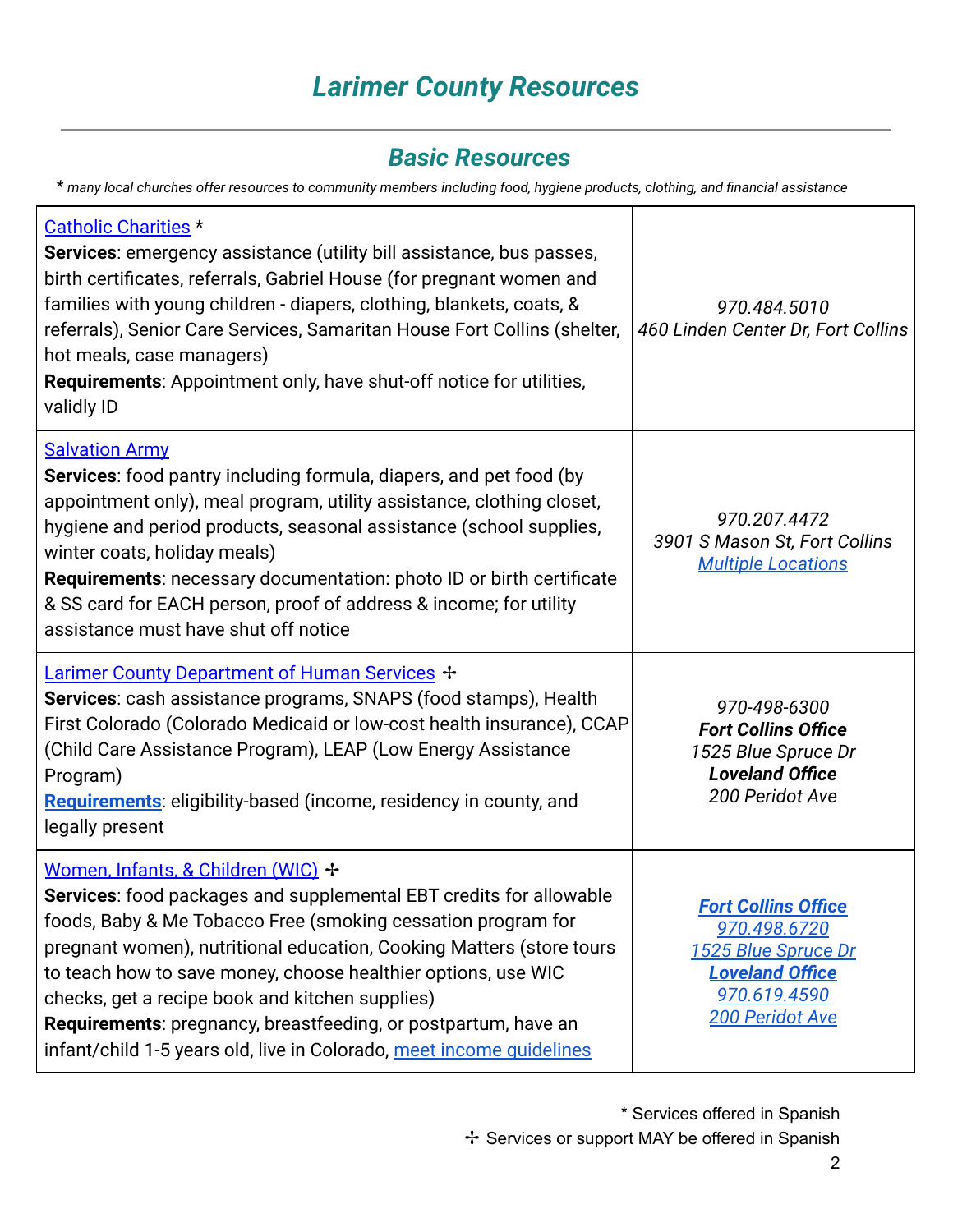| <b>United Way of Larimer County</b><br>Services: list of resources in the area through 2-1-1 database                                                                                                                                                                                                                                                                                                                                                                | <b>Online Resource</b>                                                                                                    |
|----------------------------------------------------------------------------------------------------------------------------------------------------------------------------------------------------------------------------------------------------------------------------------------------------------------------------------------------------------------------------------------------------------------------------------------------------------------------|---------------------------------------------------------------------------------------------------------------------------|
| <b>Homeward Alliance</b><br>Services: Housing First Initiative, re-entry (individuals on parole -<br>employment and housing), Rapid Rehousing, Mason Place (permanent<br>supportive housing), bike repairs, distribution (critical supplies and<br>gear), mobile laundry, employment services, health initiative (medical<br>support for people experiencing homelessness)<br><b>Requirements:</b> intake required; walk-ins; may need ID; no income<br>requirements | 970.494.9730<br><b>Murphy Center</b><br>242 Conifer St, Fort Collins                                                      |
| <b>House of Neighborly Services</b><br>Services: bus passes & gas vouchers, pantry, clothing, utility<br>assistance, job readiness, prescription assistance, holiday & special<br>event programs, skills programs (parenting, finances), Homework<br><b>Helpers</b><br>Requirements: eligibility-based; need birth certificate; postmarked mail<br>(within last 30 days); proof of income; SS card; utility bill; photo ID                                           | 970.667.4939<br>1511 East 11th St, Loveland<br><b>(Operated out of Grace Place</b><br><b>Church in Berthoud on Tu/Th)</b> |
| <b>Serve 6.8 Resource Center</b><br><b>Services:</b> clothing closet, food pantry, employment support, legal<br>consulting, budget assistance<br><b>Requirements:</b> frequent users will be asked to donate time or money or<br>attend 68Cares Program                                                                                                                                                                                                              | 970.449.5401<br>123 E Drake Rd, Fort Collins                                                                              |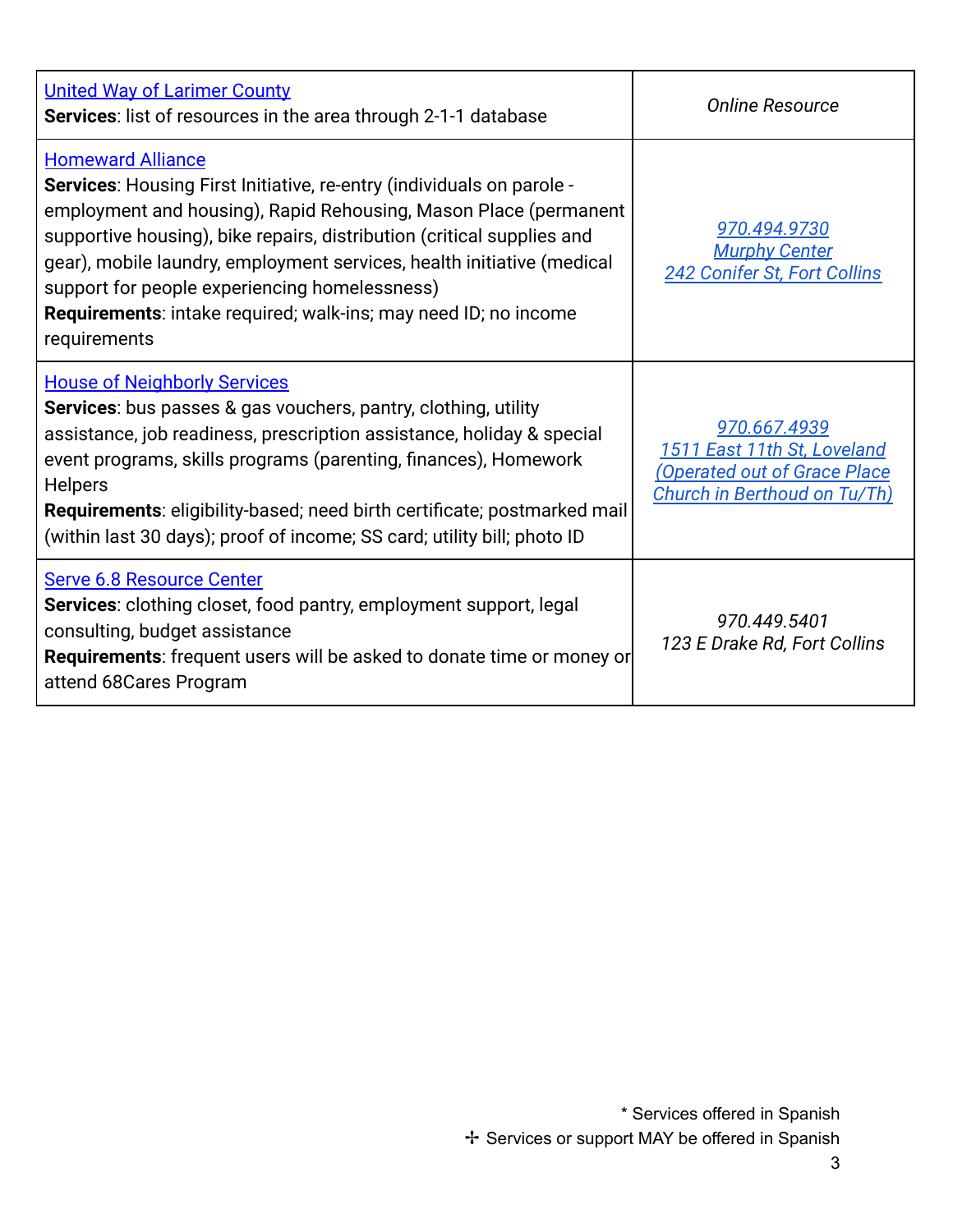# *Housing*

<span id="page-4-0"></span>

| Neighbor to Neighbor *<br>Services: utility assistance, first-month rent assistance, N2N<br>community housing, housing search support, mortgage, and home<br>buying classes<br><b>Requirements:</b> photo ID, income eligibility and proof of income                                                                                                           | <b>Fort Collins Office</b><br>970.484.7498<br>1550 Blue Spruce Dr<br><b>Loveland Office</b><br>970.663.4163   1511 E 11th St. |
|----------------------------------------------------------------------------------------------------------------------------------------------------------------------------------------------------------------------------------------------------------------------------------------------------------------------------------------------------------------|-------------------------------------------------------------------------------------------------------------------------------|
| <b>Family Housing Network *</b><br>Services: case management, day center (computer use, showers,<br>laundry, kitchen, resting rooms for naps and illness recovery, and play,<br>reading, and work areas), overnight shelter, bridge housing<br>Requirements: Homeless individuals and families; eligibility<br>requirements determined through case management | 970.484.3342<br>1606 S Lemay Ave, Fort Collins<br>970.430.6512 Espanol                                                        |
| <b>Habitat for Humanity of Loveland</b><br>Services: affordable homeownership<br>Requirements: income and residency requirements, other<br>requirements necessary during the full process                                                                                                                                                                      | 970.669.9769<br>108 W 29th St, Loveland                                                                                       |
| Housing Catalyst +<br>Services: housing choice vouchers and project-based vouchers,<br>affordable rentals, permanent supportive housing<br>Requirements: legally present, income eligibility, background check                                                                                                                                                 | 970.416.2910<br>1715 W Mountain Ave, Fort<br><b>Collins</b>                                                                   |
| Loveland Housing Authority +<br>Services: affordable housing programs, home improvement program<br>(low-interest loans for home improvement projects), Section 8<br>Housing, emergency grant assistance program, <b>Aspire 3D</b> (social<br>programs for clients)<br>Requirements: those needing affordable housing; prioritized waitlist                     | 970.667.3232<br>375 W 37th St #200, Loveland                                                                                  |
| <b>137 Homeless Connection</b><br>Services: referrals, showers, laundry, storage, phone, computer, and<br>mail services based on availability; mental health assessments &<br>counseling and substance abuse counseling are available per case<br><b>Requirements: homeless adults</b>                                                                         | 970.667.1532<br>137 S Lincoln, Loveland                                                                                       |
| <b>Homeward Alliance</b><br><b>Services:</b> Housing First Initiative, re-entry (individuals on parole -<br>employment and housing), Rapid Rehousing, Mason Place                                                                                                                                                                                              | 970.494.9730<br><b>Murphy Center</b><br>242 Conifer St, Fort Collins                                                          |

\* Services offered in Spanish ✢ Services or support MAY be offered in Spanish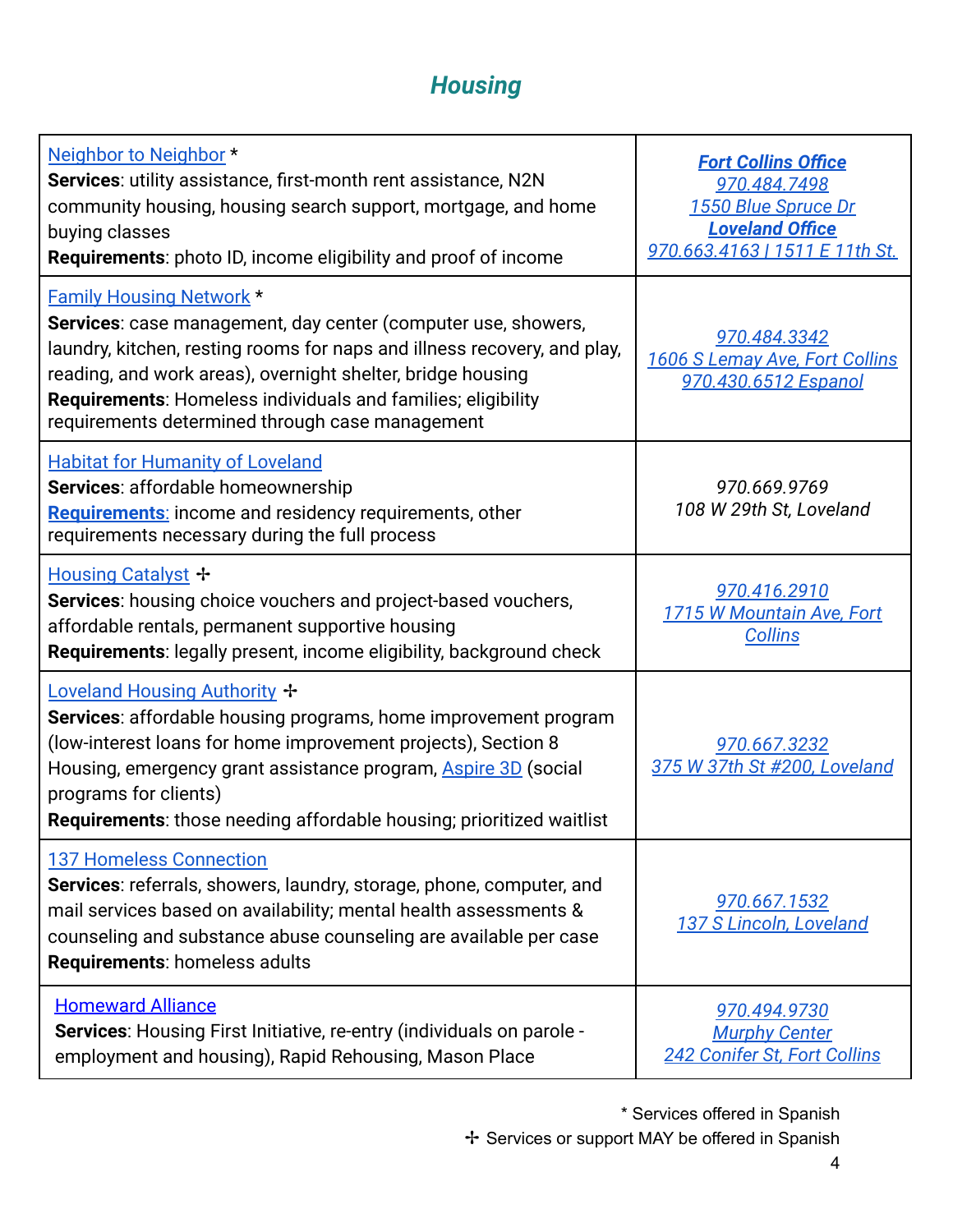| (permanent supportive housing), bike repairs, distribution (critical<br>supplies and gear), mobile laundry, employment services, health<br>initiative (medical support for people experiencing homelessness)<br><b>Requirements:</b> intake required; walk-ins; may need ID; no income<br>requirements                                                                                                                                                                                             |              |
|----------------------------------------------------------------------------------------------------------------------------------------------------------------------------------------------------------------------------------------------------------------------------------------------------------------------------------------------------------------------------------------------------------------------------------------------------------------------------------------------------|--------------|
| <b>Catholic Charities *</b><br><b>Services:</b> emergency assistance (utility bill assistance, bus passes,<br>birth certificates, referrals, Gabriel House (for pregnant women and<br>families with young children - diapers, clothing, blankets, coats, &<br>referrals), Senior Care Services, Samaritan House Fort Collins (shelter, 460 Linden Center Dr, Fort Collins<br>hot meals, case managers)<br><b>Requirements:</b> Appointment only, have shut-off notice for utilities,<br>validly ID | 970.484.5010 |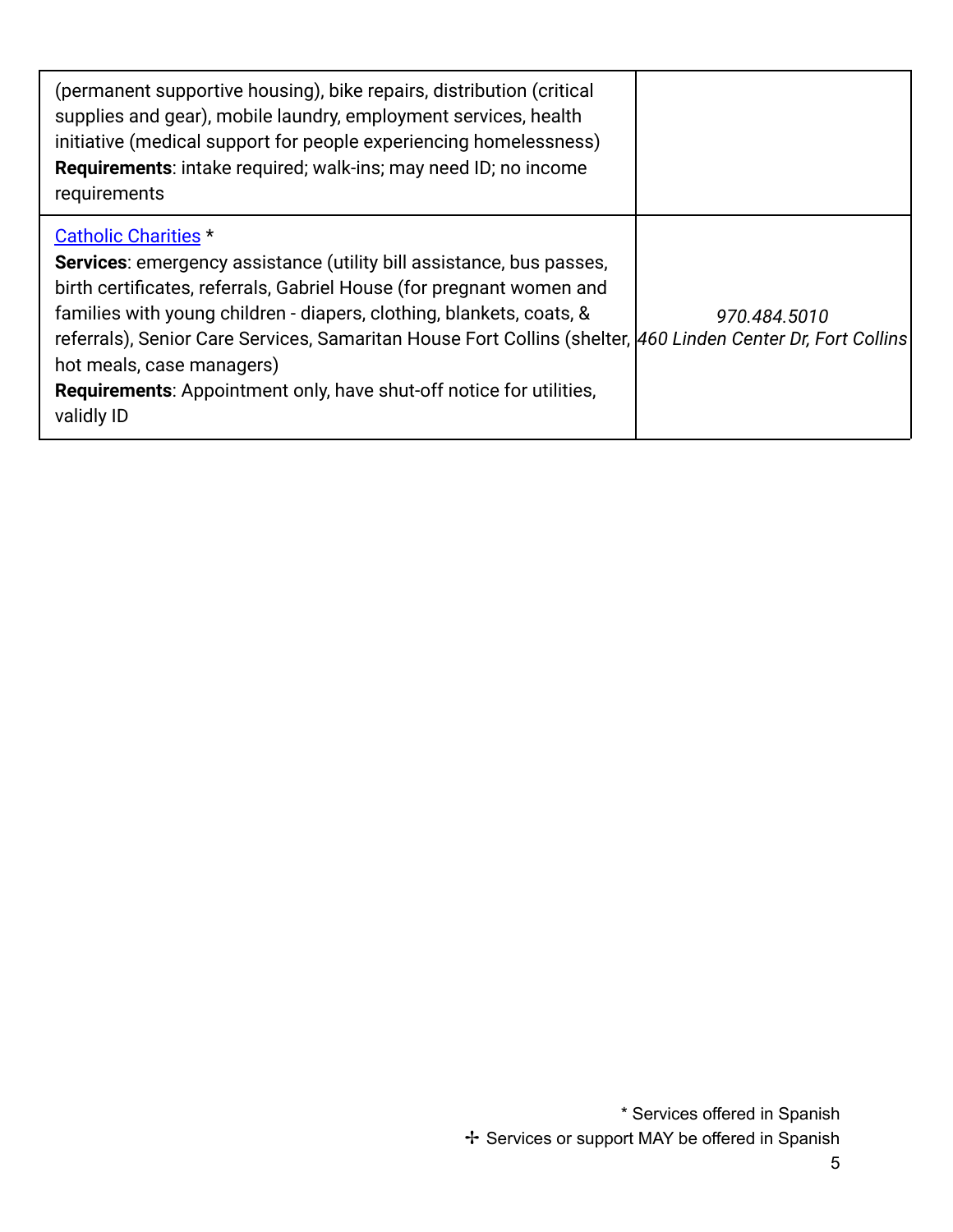### *Food*

<span id="page-6-0"></span>

| <b>Community Kitchen</b><br>Services: hot meals, food bags<br>Requirements: no eligibility, everyone is welcome                                                                                                                                                                                                                                                                                                                                                                                                | 970.278.1726<br>427 N Garfield Ave, Loveland                                                                                          |
|----------------------------------------------------------------------------------------------------------------------------------------------------------------------------------------------------------------------------------------------------------------------------------------------------------------------------------------------------------------------------------------------------------------------------------------------------------------------------------------------------------------|---------------------------------------------------------------------------------------------------------------------------------------|
| <b>Hunger Free Colorado</b><br>Services: updated statewide resource for food resources                                                                                                                                                                                                                                                                                                                                                                                                                         | <b>Online Resource</b>                                                                                                                |
| Food Bank of Larimer County *<br><b>Services:</b> Nourishing Network (distribute food to other food banks),<br>Fresh Food Share (food pantry, mobile pantry), Nutritious Kitchen (hot<br>meals for children and seniors)<br>Requirements: income eligibility and proof of income, require photo<br>ID, proof of Larimer residency, application                                                                                                                                                                 | 970.493.4477<br>5706 Wright Dr. Loveland                                                                                              |
| <b>Grace Place Mobile Food Pantry</b><br>Services: 2nd and 4th Saturday, mobile food pantry                                                                                                                                                                                                                                                                                                                                                                                                                    | 375 Meadowlark Dr, Berthoud                                                                                                           |
| <b>FoCo Cafe</b><br>Services: Pay-what-you-can cafe, free outdoor library, free hygiene<br>products and clothing, hydration station, food pantry<br>Requirements: pay-what-you-can model                                                                                                                                                                                                                                                                                                                       | 970.682.4649<br>225 Maple St, Fort Collins                                                                                            |
| Women, Infants, & Children (WIC) +<br>Services: food packages and supplemental EBT credits for allowable<br>foods, Baby & Me Tobacco Free (smoking cessation program for<br>pregnant women), nutritional education, Cooking Matters (store tours<br>to teach how to save money, choose healthier options, use WIC<br>checks, get a recipe book and kitchen supplies)<br>Requirements: pregnancy, breastfeeding, or postpartum, have an<br>infant/child 1-5 years old, live in Colorado, meet income guidelines | <b>Fort Collins Office</b><br>970.498.6720<br>1525 Blue Spruce Dr<br><b>Loveland Office</b><br>970.619.4590<br><b>200 Peridot Ave</b> |

# *Clothing, Hygiene, Diapers, & Period Products*

<span id="page-6-1"></span>

| <b>You Matter Period</b><br><b>Services:</b> free period products in CSU bathrooms | CSU Campus                                    |
|------------------------------------------------------------------------------------|-----------------------------------------------|
| <b>Salvation Army</b>                                                              | 970.207.4472<br>3901 S Mason St, Fort Collins |

\* Services offered in Spanish ✢ Services or support MAY be offered in Spanish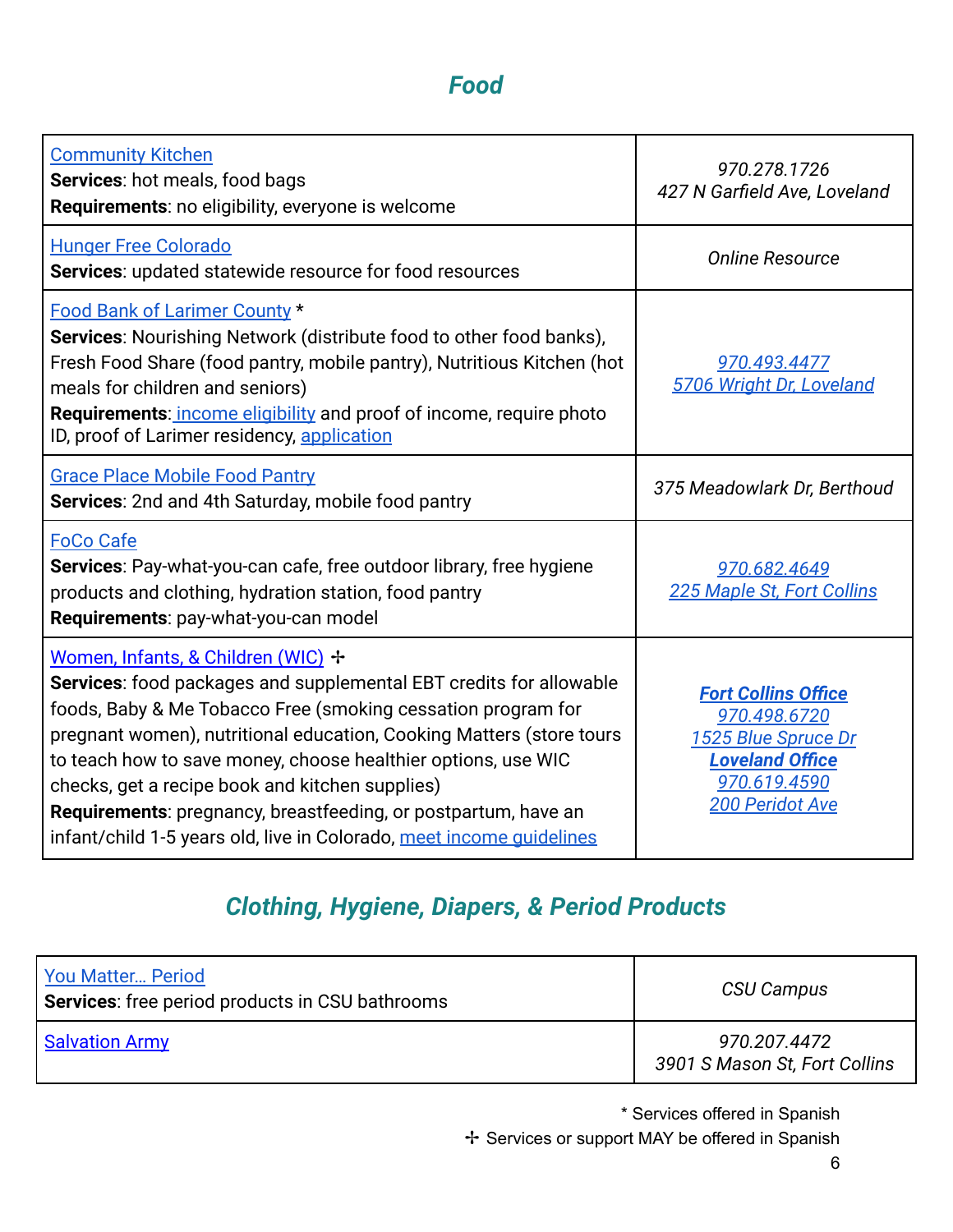| <b>Services:</b> food pantry including formula, diapers, and pet food (by<br>appointment only), meal program, utility assistance, clothing closet,<br>hygiene and period products, seasonal assistance (school supplies,<br>winter coats, holiday meals)<br><b>Requirements:</b> necessary documentation: photo ID or birth certificate<br>& SS card for EACH person, proof of address & income; for utility<br>assistance must have shut off notice            | <b>Multiple Locations</b>                                                                                         |
|-----------------------------------------------------------------------------------------------------------------------------------------------------------------------------------------------------------------------------------------------------------------------------------------------------------------------------------------------------------------------------------------------------------------------------------------------------------------|-------------------------------------------------------------------------------------------------------------------|
| <b>House of Neighborly Services</b><br><b>Services:</b> bus passes & gas vouchers, pantry, clothing, utility<br>assistance, job readiness, prescription assistance, holiday & special<br>event programs, skills programs (parenting, finances), Homework<br><b>Helpers</b><br><b>Requirements:</b> eligibility-based; need birth certificate; postmarked mail<br>(within last 30 days); proof of income; Social Security; utility bill; photo<br>ID             | 970.667.4939<br>1511 East 11th St, Loveland<br><b>Operated out of Grace Place</b><br>Church in Berthoud on Tu/Th) |
| <b>Catholic Charities</b> *<br><b>Services:</b> emergency assistance (utility bill assistance, bus passes,<br>birth certificates, referrals, Gabriel House (for pregnant women and<br>families with young children - diapers, clothing, blankets, coats, &<br>referrals), Senior Care Services, Samaritan House Fort Collins (shelter,<br>hot meals, case managers)<br><b>Requirements:</b> Appointment only, have shut-off notice for utilities,<br>validly ID | 970.484.5010<br>460 Linden Center Dr, Fort Collins                                                                |
| <b>Junior League of Fort Collins</b><br><b>Services:</b> work & school clothing for women, including shoes &<br>accessories<br>Requirements: appointment only                                                                                                                                                                                                                                                                                                   | careercloset@jlfortcollins.org<br>2900 S College Ave, Fort Collins                                                |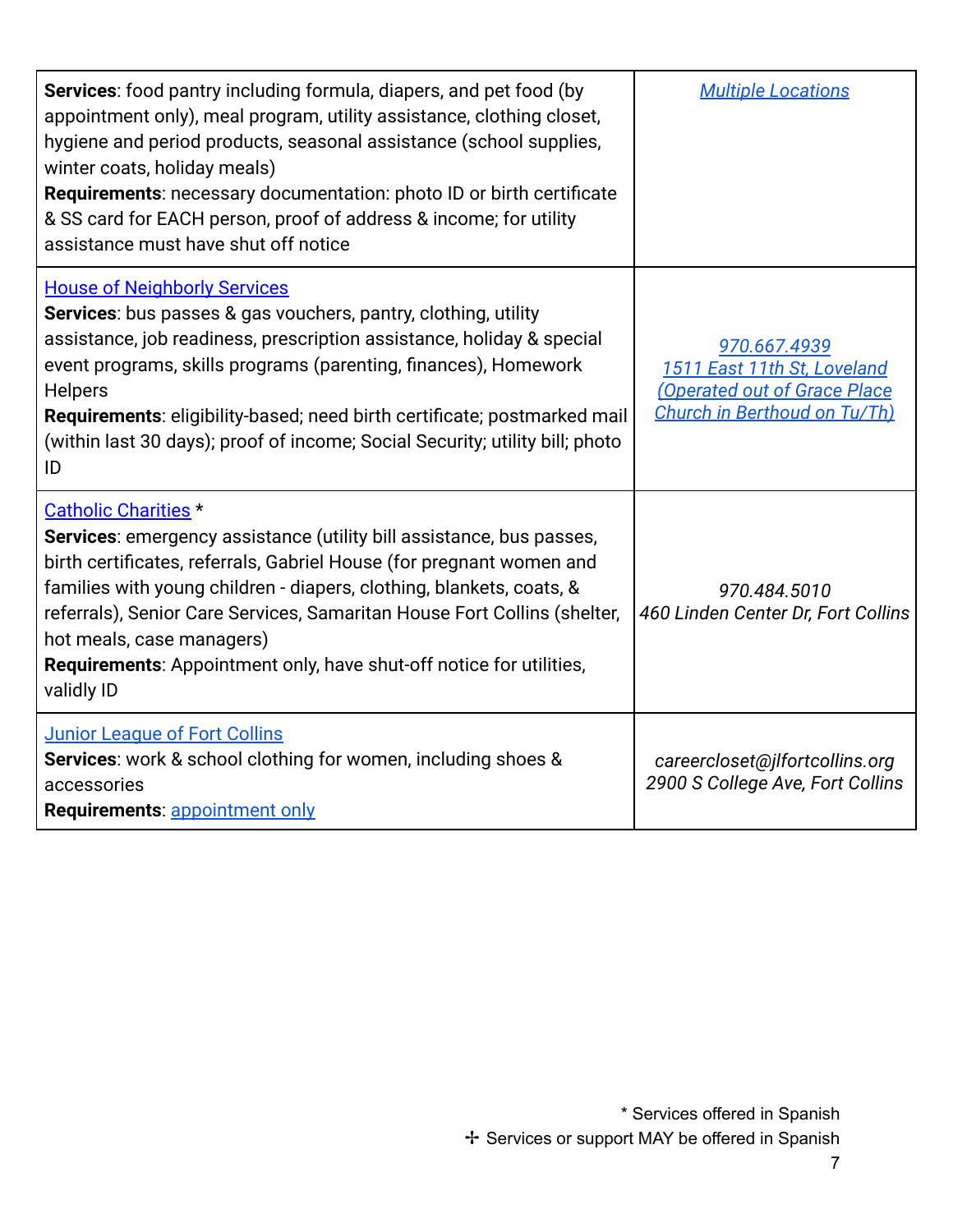### *Medical*

<span id="page-8-0"></span>

| <b>Health District of Larimer County *</b><br>Services: free cholesterol and blood pressure testing, advanced care<br>planning, Larimer Health Connect (assistance with health insurance<br>enrollment & understanding payment options for healthcare costs),<br>mental health services, prescription assistance, Quit Tobacco<br>Program, dental clinic<br>Requirements: Larimer County residents, some programs require<br>income eligibility | 970.221.7144<br><b>Multiple locations</b>                           |
|-------------------------------------------------------------------------------------------------------------------------------------------------------------------------------------------------------------------------------------------------------------------------------------------------------------------------------------------------------------------------------------------------------------------------------------------------|---------------------------------------------------------------------|
| Lyon's Club<br><b>Services:</b> financial assistance for eye exams and new eyeglasses<br>Requirements: low-income, 18+, interview required                                                                                                                                                                                                                                                                                                      | 970.377.2282                                                        |
| Loveland Community Health Center - Sunrise Health Clinics +<br>Services: wellness, prevention, & sick care, dental care, behavioral<br>health, vision, pharmacy, x-rays, lab, family planning<br>Requirements: services for everyone, fees based on ability to pay                                                                                                                                                                              | 970.669.4855<br>302 3rd St SE Loveland<br><b>Multiple locations</b> |
| Colorado Health Network *<br><b>Services: HIV specific services (housing, nutrition, transportation,</b><br>financial support), behavioral and mental health services, dental<br>care, prevention, and education, testing<br>Requirements: living with or at-risk of acquiring HIV                                                                                                                                                              | 970.484.4469<br>400 Remington St. Suite 100<br><b>Fort Collins</b>  |
| Planned Parenthood of the Rockies *<br>Services: birth control, HIV services, morning-after pill (emergency<br>contraception), pregnancy testing & services, primary care, STD<br>testing, treatment & vaccines, women's health care, abortion support<br>Requirements: accepts insurance, inquire about healthcare that fits<br>your budget                                                                                                    | 970.493.0281<br>825 S Shields St.<br><b>Fort Collins</b>            |
| <b>Life Choices</b><br><b>Services:</b> free pregnancy t <b>Birth Control, STD Testing &amp; Abortion -</b><br>Greeley, COest and ultrasound                                                                                                                                                                                                                                                                                                    | <u>970.461.5050</u><br>902 Redwood Dr.<br>Loveland                  |
| <b>Birthline</b><br><b>Services:</b> pregnancy test, baby boutique, maternity clothing,<br>adoption information & referrals,<br>Requirements:                                                                                                                                                                                                                                                                                                   |                                                                     |

\* Services offered in Spanish

✢ Services or support MAY be offered in Spanish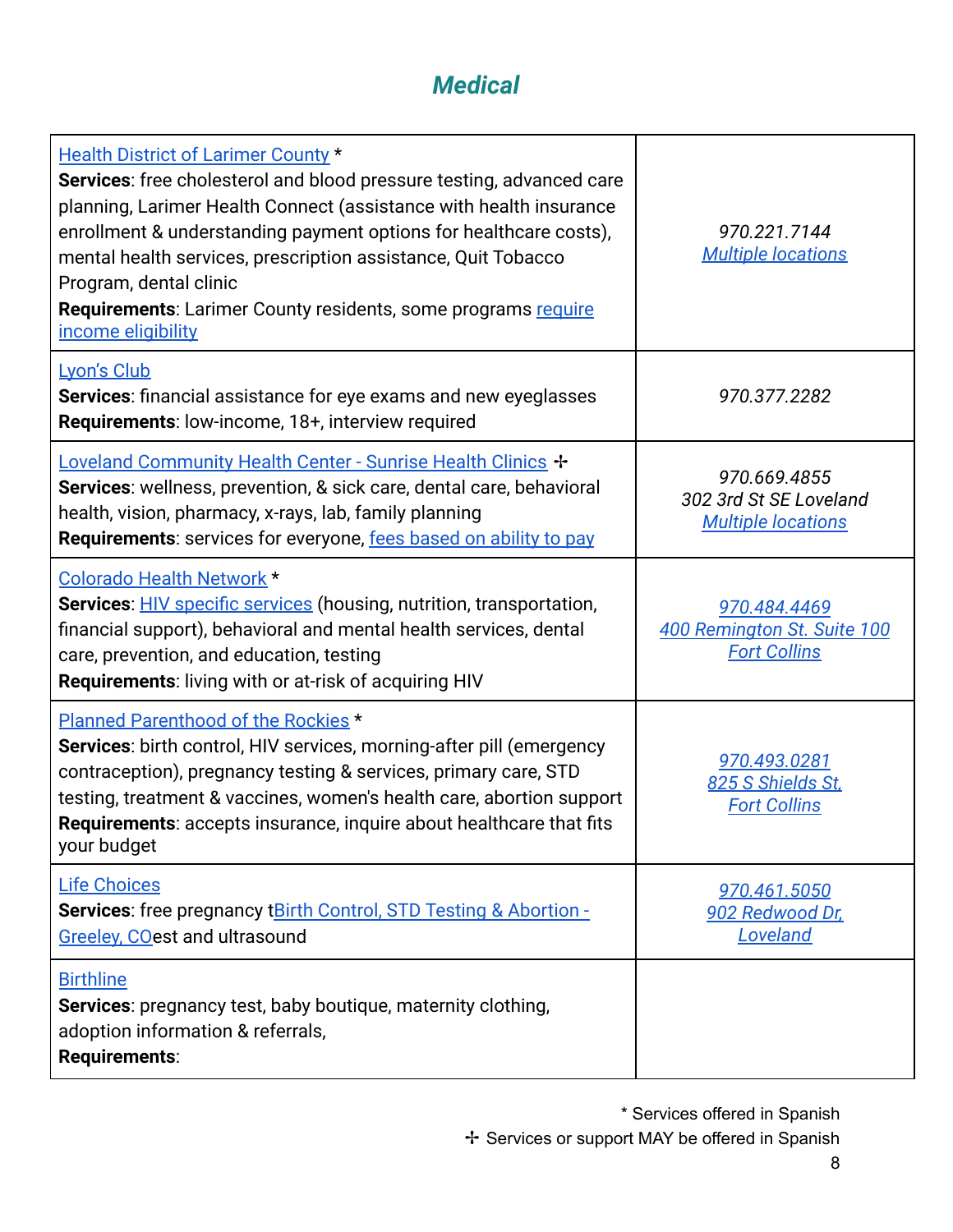### *Mental Health*

<span id="page-9-0"></span>

| <b>Alliance for Suicide Prevention</b><br>Services: suicide prevention education including QPR training, men's<br>and veteran's outreach, support groups                                                                                                                                                                       | 970.482.2209<br>525 W. Oak St. Suite B10,<br><b>Fort Collins</b>                                                        |
|--------------------------------------------------------------------------------------------------------------------------------------------------------------------------------------------------------------------------------------------------------------------------------------------------------------------------------|-------------------------------------------------------------------------------------------------------------------------|
| Sexual Assault Victim Advocacy Center (SAVA) *<br>Services: 24-hour crisis line, advocacy (including medical and legal),<br>therapy, support groups, education and training<br><b>Requirements:</b> free and confidential, accessible to anyone                                                                                | 970.472.4200<br><b>Fort Collins Office</b><br>4812 S. College Ave.<br><b>Loveland Office</b><br><b>1570 West 1st St</b> |
| Crossroads Safehouse *<br><b>Services:</b> emergency shelter for DV victims, advocacy & counseling,<br>legal advocacy, support groups, prevention & education, 24-hour crisis<br>line<br><b>Requirements:</b> adults and children who are victims of DV or dating<br>violence                                                  | 970.482.3502<br><b>Fort Collins</b>                                                                                     |
| <b>Alternatives to Violence (ATV)</b><br>Services: emergency shelter for DV victims, advocacy & counseling,<br>Court Advocates, prevention & education, 24-hour crisis line<br>Requirements: adults and children who are victims of domestic<br>violence, sexual assault, & human trafficking                                  | 970.669.5150<br>Loveland                                                                                                |
| SummitStone <sup>*</sup><br><b>Services:</b> mental health crisis services, addiction support, mental<br>health support, medication management, vocational support, group<br>therapy<br>Requirements: insurance accepted, self-care payments for Larimer<br>residents under 300% of the federal poverty line, special vouchers | 970.494.4200<br><b>Multiple locations</b>                                                                               |
| <b>Turning Point Center for Youth &amp; Family Development</b><br><b>Services:</b> support groups, counseling & therapy, youth residential<br>treatment, DUI classes, drug testing<br>Requirements: at-risk youth, insurance accepted, some grand-funded<br>services may be available                                          | 970.221.0999<br>3030 S College Ave, Suite 200,<br><b>Fort Collins</b>                                                   |
| <b>Colorado Crisis Services *</b><br><b>Services: support &amp; counseling</b><br>Requirements: free of charge, 24/7                                                                                                                                                                                                           | 844.493.8255<br>Statewide resource                                                                                      |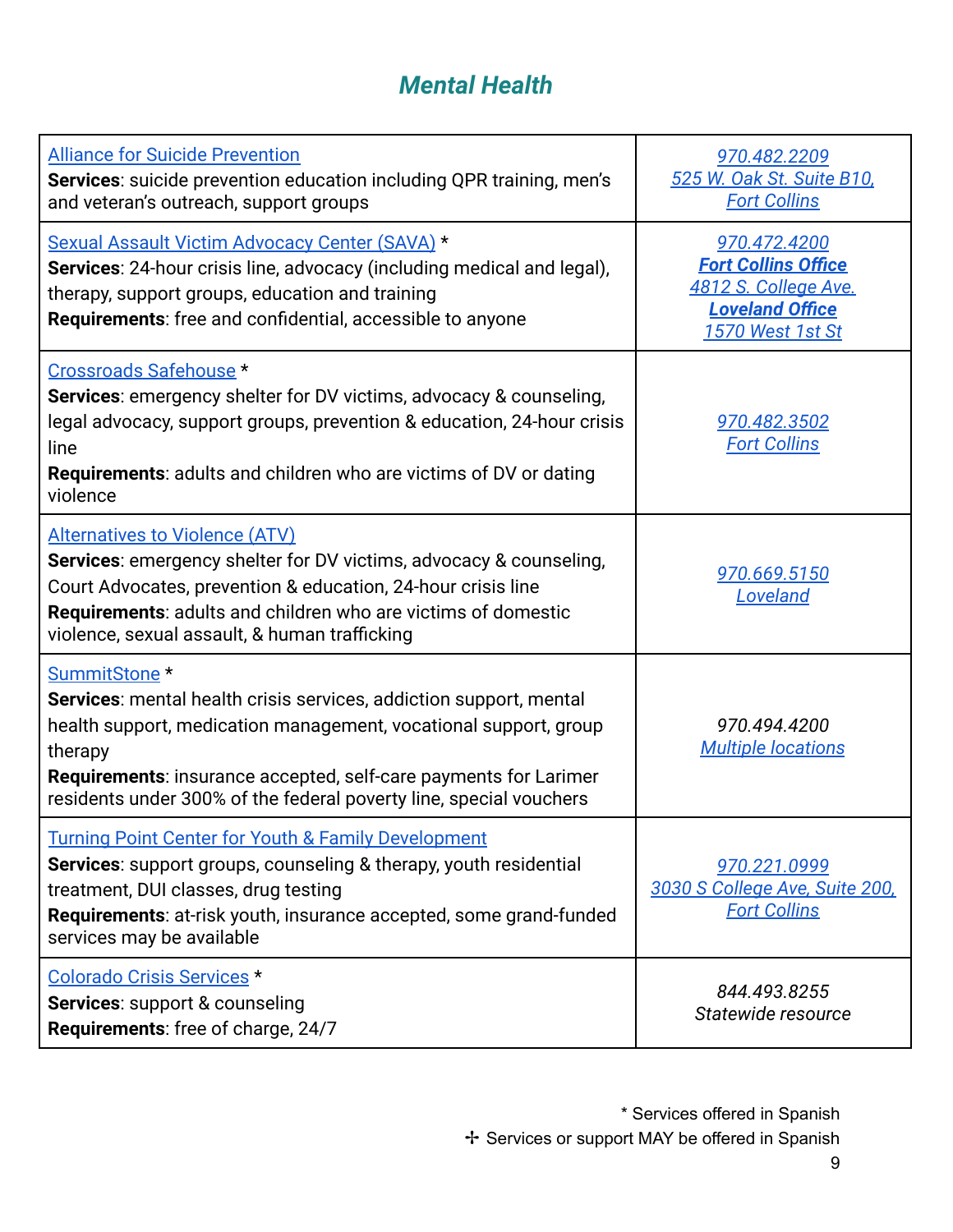#### *Pets*

<span id="page-10-0"></span>

| <b>Colorado Pet Pantry</b><br><b>Services: pet food bank, emergency pet food,</b><br><b>Requirements: registration required</b>                                                                                                                                                  | 303.818.0618<br><b>Multiple locations</b>            |
|----------------------------------------------------------------------------------------------------------------------------------------------------------------------------------------------------------------------------------------------------------------------------------|------------------------------------------------------|
| <b>4 Paws Pet Pantry</b><br><b>Services:</b> pet food bank & pantry<br><b>Requirements:</b> application, income eligibility; if you do not qualify on<br>income, a small donation will allow you to receive supplies                                                             | 970.484.7297<br>328 S Link Ln, Fort Collins          |
| <b>Street Dog Coalition</b><br><b>Services:</b> free emergency vet care, free spay/neuter vouchers,<br>financial assistance for vet care, return-to-owner foster care program<br>Requirements: currently experiencing homelessness or at-risk of<br>homelessness in Fort Collins | 970.829.8789<br>305 W Magnolia #277, Fort<br>Collins |
| Animal Friend Alliance +<br><b>Services:</b> low-cost spay/neuter clinic, pet food pantry, low-cost<br>vaccines                                                                                                                                                                  | 970.484.8516<br><b>Multiple locations</b>            |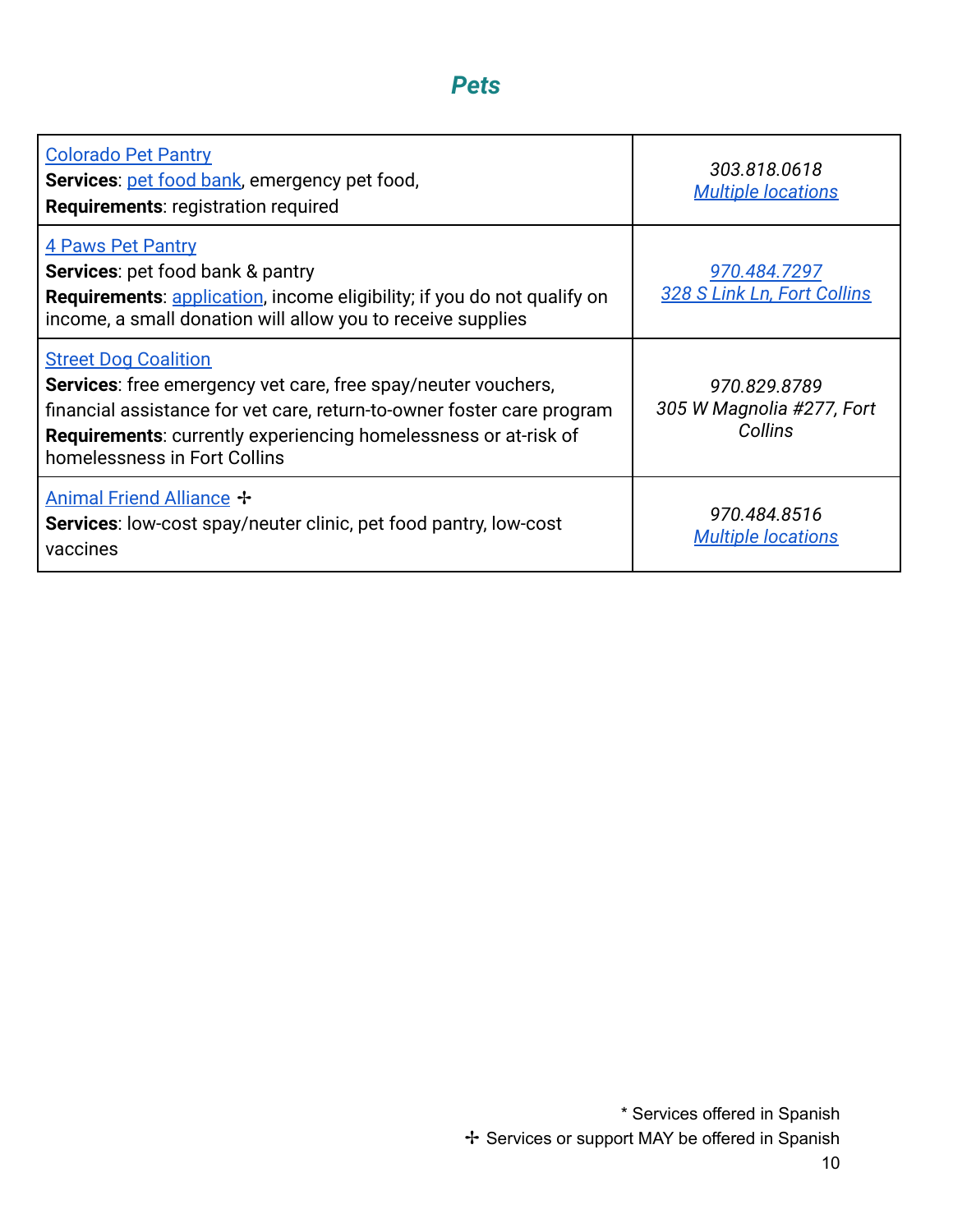# *Parenting Resources*

<span id="page-11-0"></span>

| <b>Grand Family Coalition</b><br><b>Services:</b> peer support groups, education classes, youth groups, social<br>opportunities<br><b>Requirements:</b> groups are for grandparents raising grandchildren                                                                                                                        | 970.699.2837                                                |
|----------------------------------------------------------------------------------------------------------------------------------------------------------------------------------------------------------------------------------------------------------------------------------------------------------------------------------|-------------------------------------------------------------|
| <b>Nurse-Family Partnership +</b><br><b>Services:</b> trained nurses regularly visit first-time moms-to-be for<br>support, advice, and information<br><b>Requirements:</b> pregnant with first child, enrolled before 28 weeks,<br>income requirements                                                                           | 970.498.6731<br>1525 Blue Spruce Dr,<br><b>Fort Collins</b> |
| The Dream Room *<br>Services: clothing, baby gear, toys, and diapers<br>Requirements: proof of residency, child's birth certificate, can shop<br>once a month                                                                                                                                                                    | 970.493.2557<br>3316 Mulberry St, Fort Collins              |
| Center for Family Outreach *<br>Services: diversion program (assistance to keep children/teens out of<br>the legal system), family intervention program, parenting and teen<br>classes, service-learning program<br><b>Requirements:</b> n/a, some programs may have specific requirements                                       | 970.495.0084<br>212 W Mountain Ave, Fort<br><b>Collins</b>  |
| <b>Northern Colorado Breastfeeding Coalition</b><br>Services: breastfeeding support and advocacy                                                                                                                                                                                                                                 | Statewide                                                   |
| Boys & Girls Club of Larimer County +<br>Services: academic-based programs, character & leadership<br>programs, healthy lifestyle programs, after-school learning (programs<br>and times vary by location)<br>Requirements: fees depend on location, financial assistance may be<br>available - scholarship application required | 970.223.1709<br><b>Multiple locations</b>                   |
| The Family Center/ La Familia *<br>Services: early childhood education focused in the Latinx community,<br>bilingual support for families to connect with community resources,<br>emergency assistance, and supplies for family needs<br>Requirements: childcare is tuition-based                                                | 970.221.1615<br>309 Hickory St #5, Fort Collins             |
| <b>Be Ready Larimer County</b><br><b>Services:</b> educational materials for parents, Navigators                                                                                                                                                                                                                                 | <b>Online Resource</b>                                      |
|                                                                                                                                                                                                                                                                                                                                  | * Services offered in Spanish                               |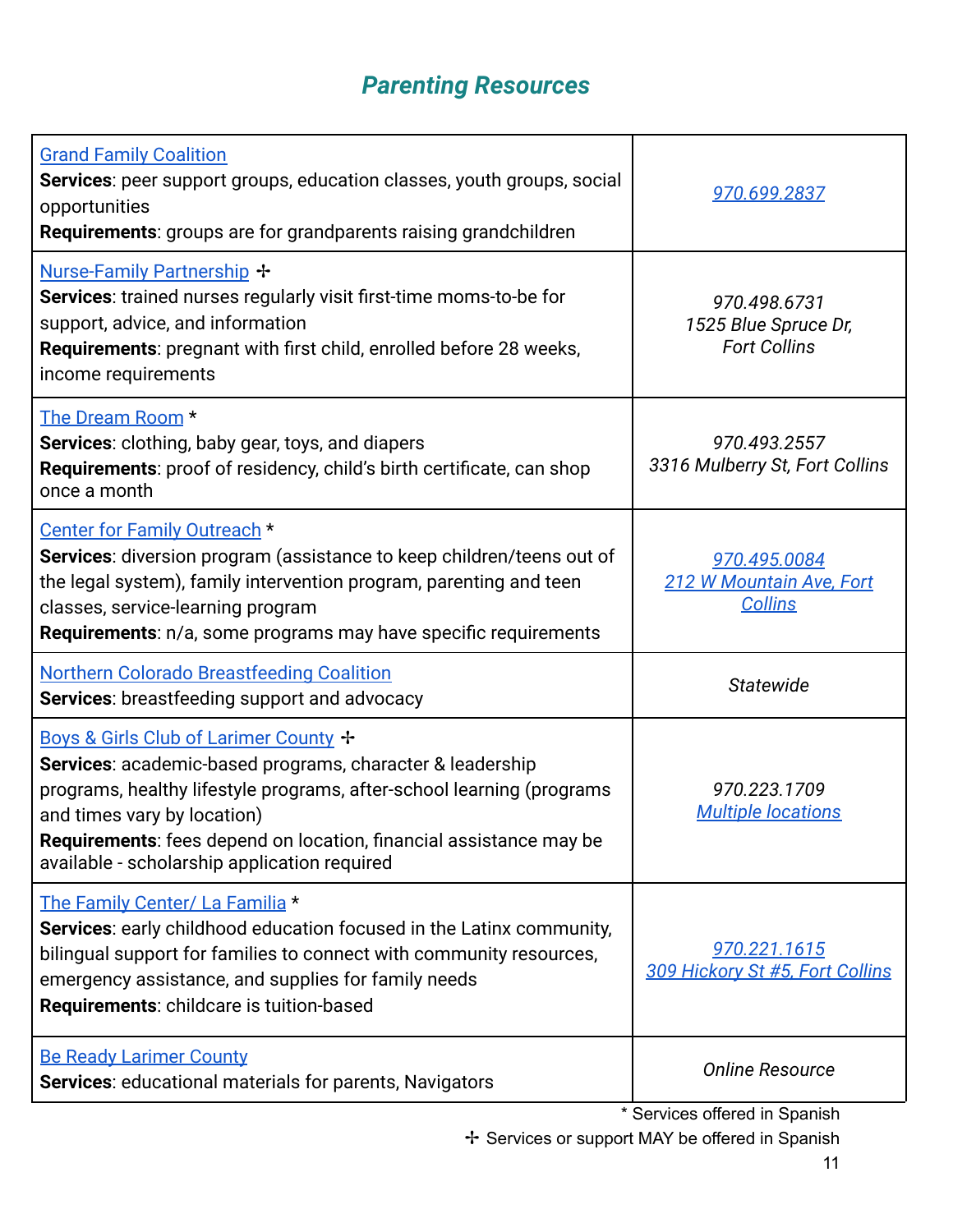| <b>Loveland Public Library</b><br>Services: storytime, teen room, and events, workshops (crafting,<br>computer skills, money skills)                                                | 970.962.2665<br>300 N Adams Ave, Loveland                               |
|-------------------------------------------------------------------------------------------------------------------------------------------------------------------------------------|-------------------------------------------------------------------------|
| <b>Poudre River Public Library District</b><br>Services: storytime, digital literacy, citizenship help, maker kits                                                                  | 970.221.6740<br>301 Olive St, Fort Collins<br><b>Multiple locations</b> |
| <b>The Matthews House</b><br>Services: housing and employment, academic development, domestic<br>skill-set building, Family Programs<br>Requirements: low-income youth and families | 970.472.493<br><b>400 S Link Ln, Fort Collins</b>                       |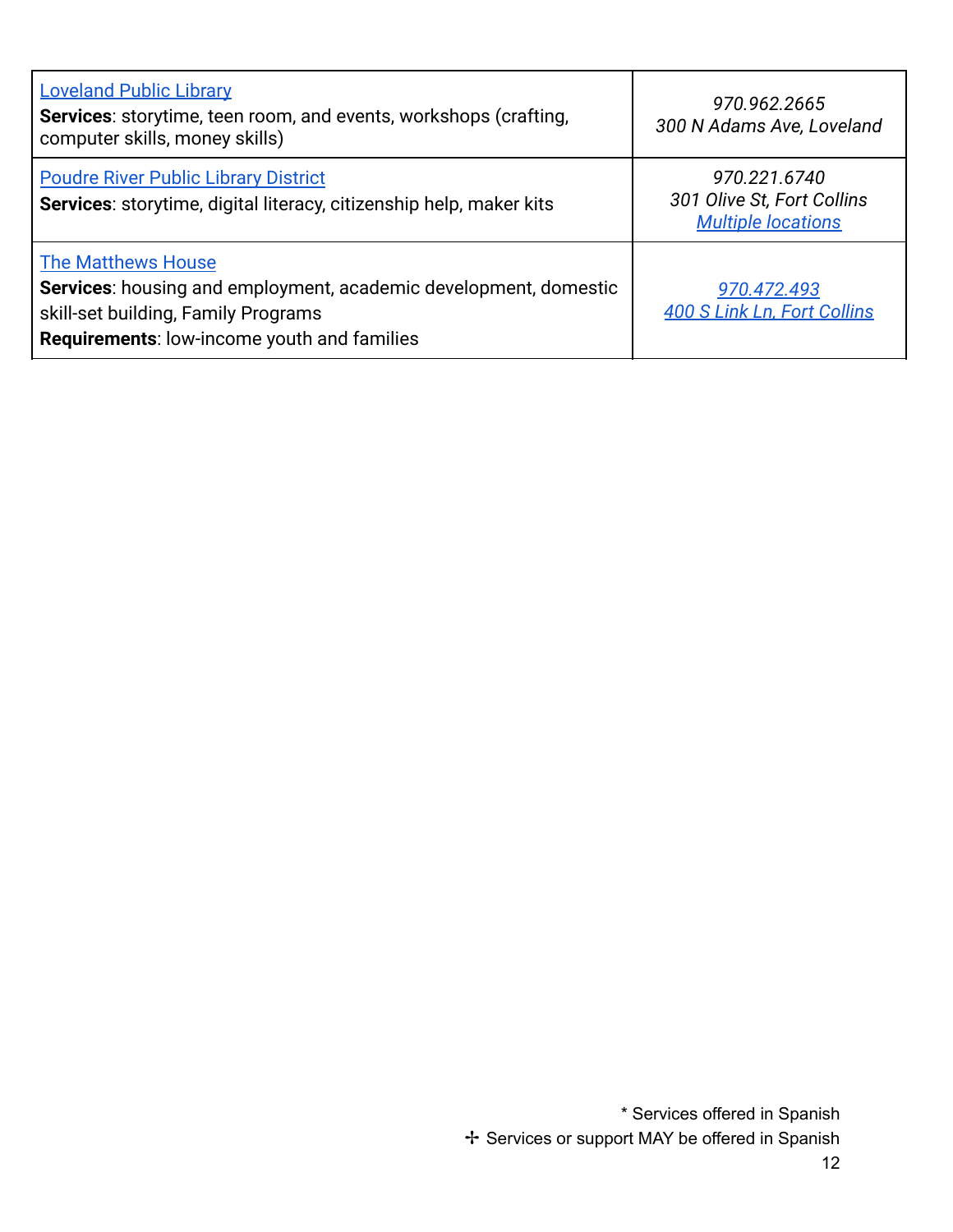# *Educational & Employment Resources*

<span id="page-13-0"></span>

| Larimer County Workforce Center +<br>Services: training and education for job seekers of all ages,<br>internship opportunities, workshops for businesses, young adult<br>workforce program<br><b>Requirements:</b> Larimer County residents, youth programs 14-24                                                                      | <b>Fort Collins Office</b><br>970.489.6600<br>200 W Oak St Suite 5000<br><b>Loveland Office</b><br>970.619.4650<br>200 Peridot Ave Suite 1100 |
|----------------------------------------------------------------------------------------------------------------------------------------------------------------------------------------------------------------------------------------------------------------------------------------------------------------------------------------|-----------------------------------------------------------------------------------------------------------------------------------------------|
| <b>Project Self-Sufficiency</b><br><b>Services:</b> We partner with single parents on their journey to achieve<br>a rewarding education and develop a career that matters<br><b>Requirements:</b> families who earn below 225% of the Federal Poverty<br>Level and have children aged 15 or younger living in the home,<br>application | 970.635.5912<br>375 W 37th St #150, Loveland                                                                                                  |
| Center for Adult Learning @ FRCC $\div$<br><b>Services:</b> GED prep courses, ESL, reading, writing, and math<br>improvement courses, other continuing education classes<br><b>Requirements: 17+, have to enroll in courses</b>                                                                                                        | 970.204.8686<br>4616 S Shields St, Fort Collins                                                                                               |

### *Legal*

<span id="page-13-2"></span><span id="page-13-1"></span>

| Colorado Legal Services +<br>Services: legal advice, filing assistance, legal clinics<br>Requirements: dependant on income, assets, age, legal status, &<br>legal issue                                                                             | Statewide resource<br><b>Online Application</b>                  |
|-----------------------------------------------------------------------------------------------------------------------------------------------------------------------------------------------------------------------------------------------------|------------------------------------------------------------------|
| Judicial Self-Help Center +<br>Services: Locate and access forms, look up orders, check case<br>status, assist with forms, provide information about court<br>procedures<br><b>Requirements:</b> accessible during business hours or by appointment | 08SelfHelp@judicial.state.co.us<br>201 Laporte Ave, Fort Collins |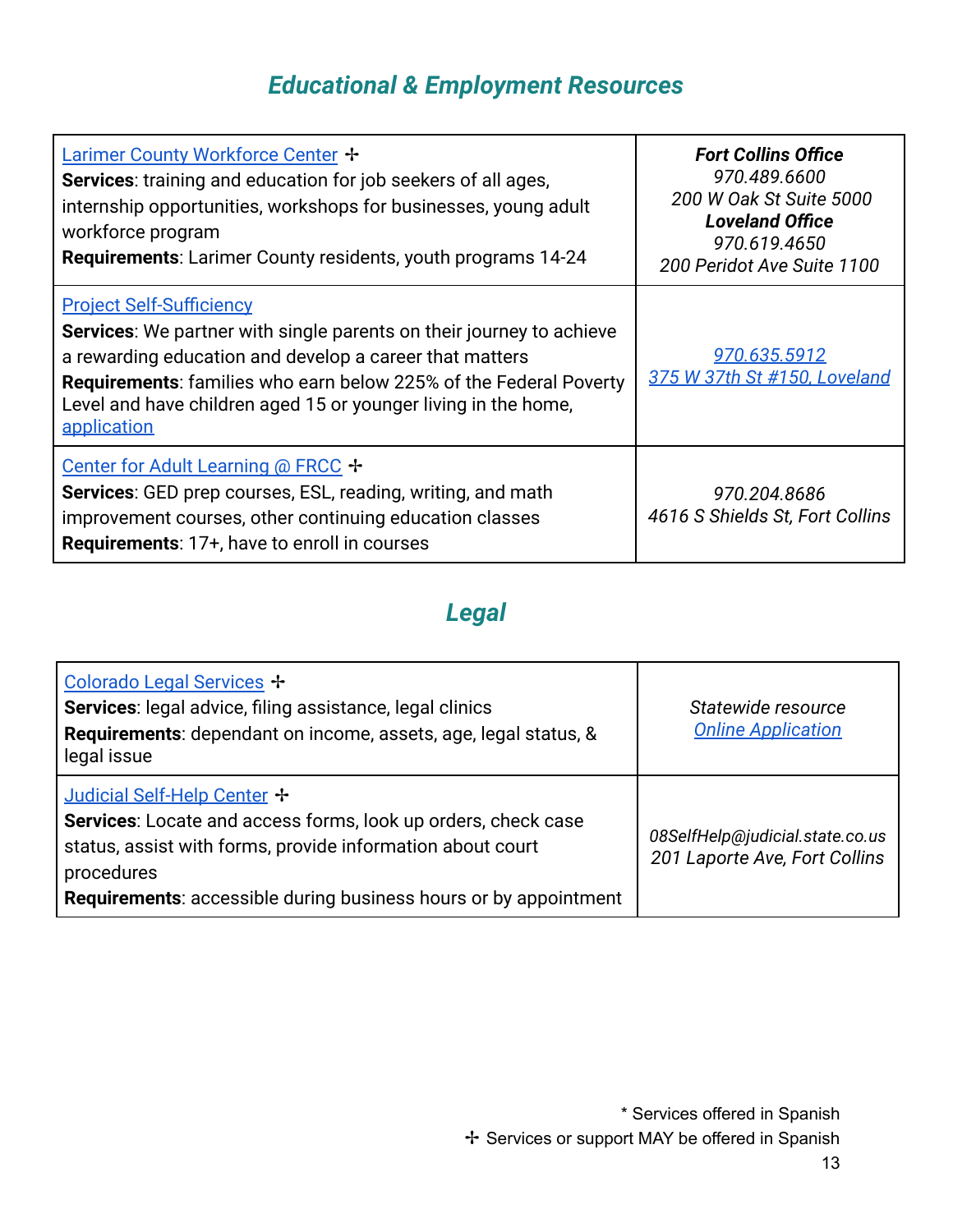### *Disabilities*

| Arc of Larimer County +<br>Services: individual advocacy for individuals with disabilities (support<br>with applying for services and benefits, help understand your rights,<br>appeal eligibility decisions), parent information and support<br>meetings, resource list<br><b>Requirements:</b> no cost, individuals with disabilities, request services<br>here | 970.209.6991<br>1721 W Harmony Rd,<br><b>Unit 101</b><br><b>Fort Collins</b>            |
|-------------------------------------------------------------------------------------------------------------------------------------------------------------------------------------------------------------------------------------------------------------------------------------------------------------------------------------------------------------------|-----------------------------------------------------------------------------------------|
| <b>Foothills Gateway +</b><br><b>Services:</b> services across a lifetime for individuals with disabilities<br>Requirements: individuals with a disability, intake required, contact<br>case manager for more information about paperwork requirements                                                                                                            | 970.226.2345<br>301 Skyway Dr, Fort Collins                                             |
| <b>EasterSeals</b><br><b>Services:</b> Wings Day Program, transportation support, respite care,<br>employment services<br>Requirements: individuals with disabilities                                                                                                                                                                                             | 970.673.8575<br>1656 Topaz Dr, Loveland                                                 |
| Division of Vocational Rehabilitation +<br><b>Services:</b> employment-seeking support, supported employment,<br>youth and transition services, assistance applying to disability<br>benefits<br><b>Requirements:</b> persons with a disability, legal citizens & residents                                                                                       | 970.207.6464<br>2850 McClelland Dr, Suite<br>2000, Fort Collins                         |
| <b>Elderhaus Adult Day Program</b><br>Services: adult & veterans day programs, caregiver support groups<br><b>Requirements: 18+, individuals with disabilities or medical needs</b>                                                                                                                                                                               | 970.221.0406<br>6813 S College Ave,<br><b>Fort Collins</b>                              |
| <b>Ensight Skills Center</b><br>Services: vision assessments, adaptive technology, support and<br>education, orientation and mobility training<br><b>Requirements: visually impaired individuals</b>                                                                                                                                                              | 970.407.9999<br>1740 S College Ave,<br><b>Fort Collins</b><br><b>Multiple locations</b> |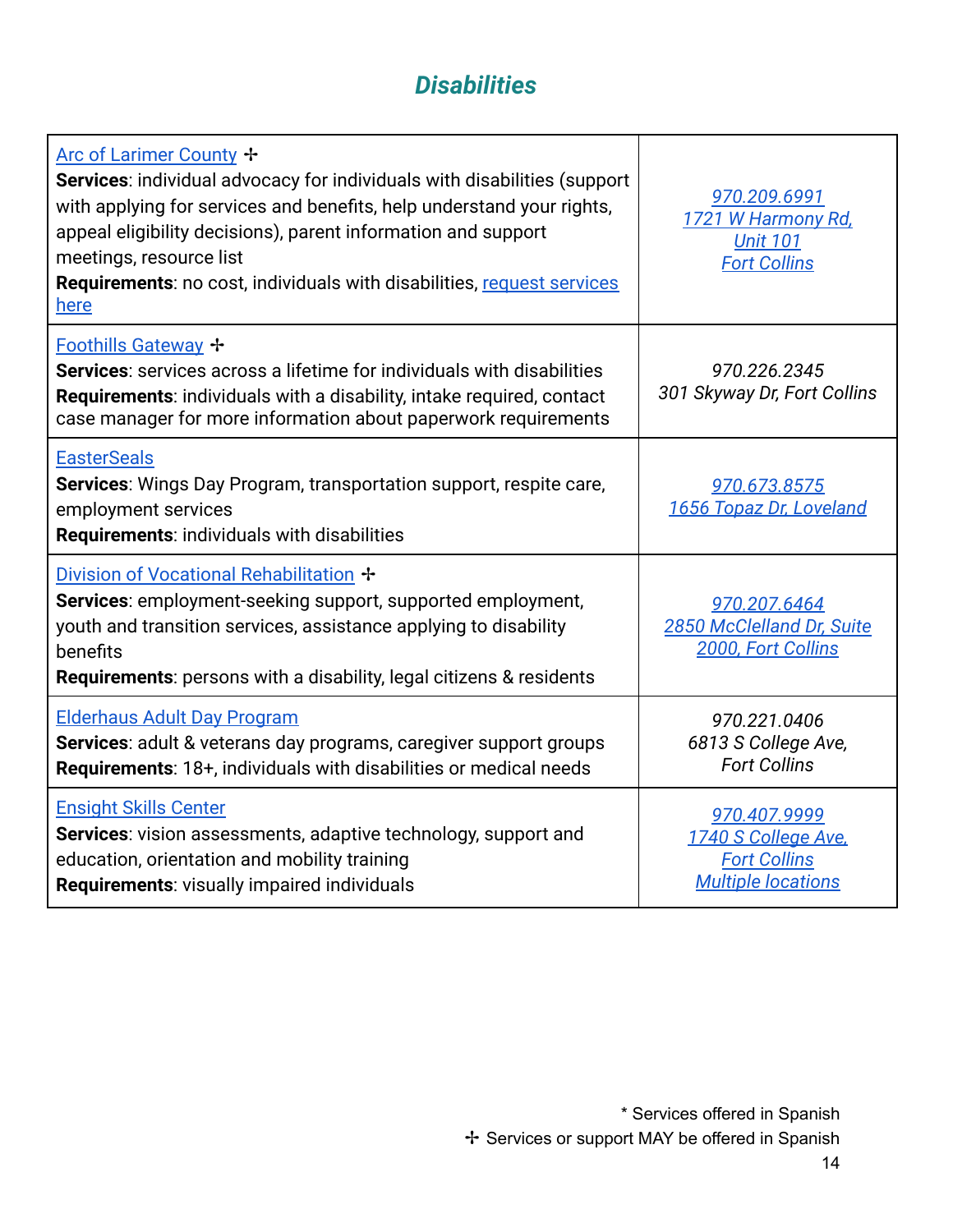### *[LGBTQ+](https://prideresourcecenter.colostate.edu/resources/northern-colorado-fort-collins-resources/)*

<span id="page-15-0"></span>

| <b>SPLASH Youth of Northern Colorado</b><br>Services: support groups for 14-24 LGBTQ+<br><b>Requirements: 18+, individuals with disabilities or medical needs</b> | 970.444.5428                                   |
|-------------------------------------------------------------------------------------------------------------------------------------------------------------------|------------------------------------------------|
| <b>PFLAG Fort Collins</b><br><b>Services: monthly meetings</b>                                                                                                    |                                                |
| Older Gay Lesbian Bisexual Transgender+ (OGLBT)<br><b>Services:</b> social networking group with monthly meetings @<br><b>Fort Collins Senior Center</b>          | 970.221.6644<br>1200 Raintree Dr, Fort Collins |
| <b>Eclectic of Northern Colorado</b><br>Services: Transgender, Non-Binary, Intersex and Gender Re-Defining<br>support network for Northern Colorado               | NoCoEclectic@gmail.com                         |
| <b>Pride Resource Center @ CSU</b>                                                                                                                                | 970.491.4342<br>Lory Student Center Rm 232     |

### *Veterans*

<span id="page-15-1"></span>

| <b>Fort Collins Vet Center</b><br><b>Services:</b> filing and obtaining benefits assistance, claim processing,<br>advocates for veterans, non-service-connected pension, death benefits<br><b>Requirements: veterans and their dependents</b>                                                                | 970.498.7390<br>200 W Oak St, Fort Collins                      |
|--------------------------------------------------------------------------------------------------------------------------------------------------------------------------------------------------------------------------------------------------------------------------------------------------------------|-----------------------------------------------------------------|
| <b>Larimer County Veterans Services</b><br>Services: outpatient clinic, counseling, mindfulness workshops<br><b>Requirements: veterans</b>                                                                                                                                                                   | 970.221.5176<br>702 W Drake, Building C,<br><b>Fort Collins</b> |
| <b>Volunteers of America</b><br>Services: outreach, case-management services, assistance in<br>obtaining benefits, and emergency financial resources<br><b>Requirements:</b> veterans who are homeless or at risk of homelessness,<br>other eligibility may be required, documentation of service and income | 970.999.5877<br>116 W. Harvard St #4,<br><b>Fort Collins</b>    |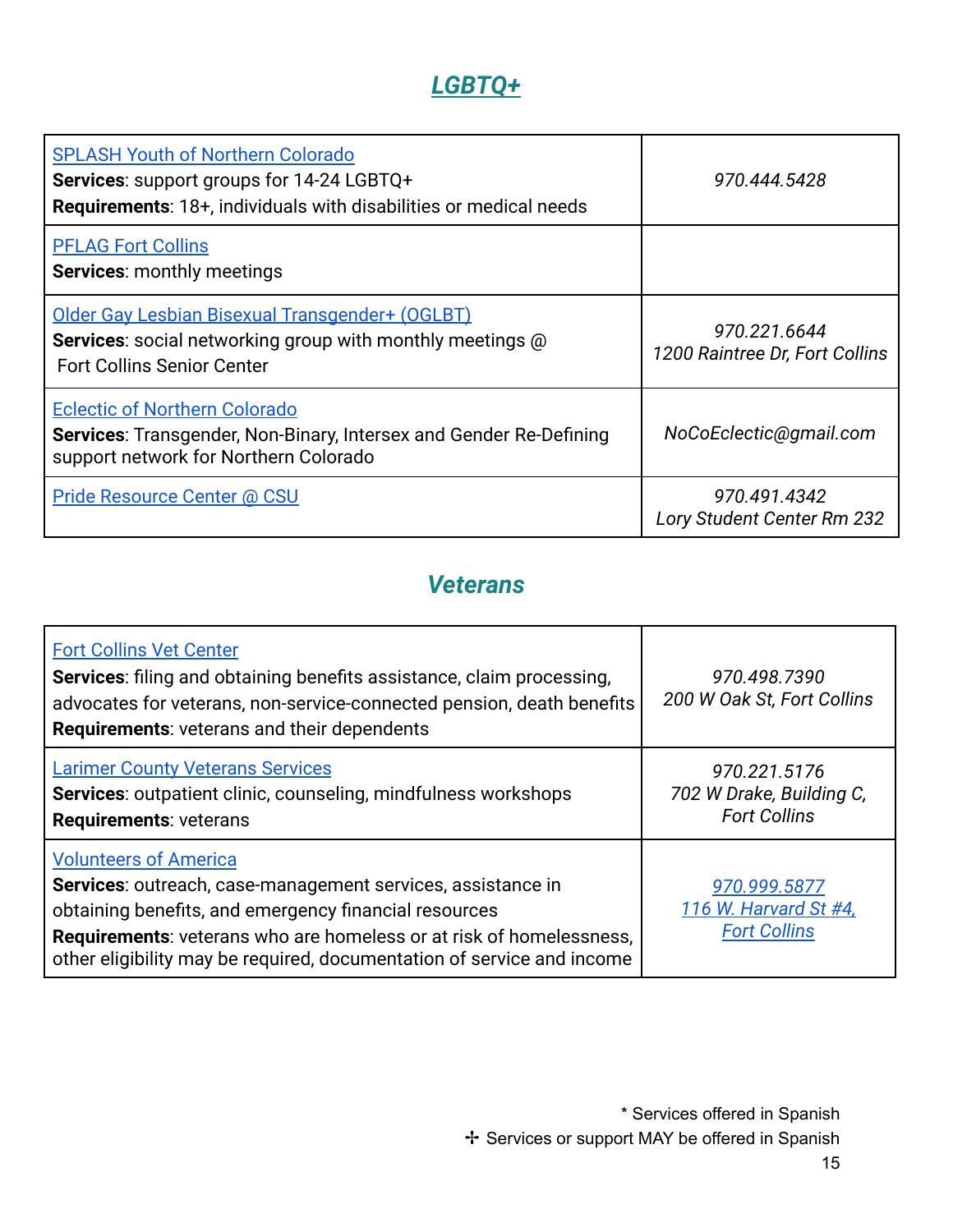# *Immigrants/Refugees*

<span id="page-16-0"></span>

| Fuerza Latina *<br><b>Services:</b> assistance to families of immigrants how have been<br>arrested or detained, DACA Workshops, resource navigation          | 970.472.1501     |
|--------------------------------------------------------------------------------------------------------------------------------------------------------------|------------------|
| <b>Colorado Immigrants Rights Coalition</b><br>Services: legal services for obtaining legal status, application for<br>driver's license regardless of status | <b>Statewide</b> |

# *School Specific Resources*

<span id="page-16-1"></span>

| <b>Poudre School District Resources</b>                                                                                                                                                                   |                                                              |
|-----------------------------------------------------------------------------------------------------------------------------------------------------------------------------------------------------------|--------------------------------------------------------------|
| <b>McKinney-Vento</b><br><b>Services:</b> assist with school enrollment and transportation, referrals<br><b>Requirements:</b> Homeless Liaison identifies families and students                           | 970.420.9208                                                 |
| <b>McBackpack</b><br>Services: weekend food bags for students in TSD<br><b>Requirements:</b> contact child's school, request forms submitted by staff                                                     | mbp@mcbackpack.org                                           |
| <b>Thompson School District Resources</b>                                                                                                                                                                 |                                                              |
| <b>McKinney-Vento</b><br><b>Services:</b> assist with school enrollment and transportation, referrals<br><b>Requirements:</b> Homeless Liaison identifies families and students                           | 970.613.6787                                                 |
| <b>KidsPaks</b><br><b>Services:</b> weekend food bags for students in TSD<br>Requirements: contact child's school, request forms are submitted by<br>staff                                                | <b>Loveland Rotary Club</b>                                  |
| <b>Family Center at Stansberry *</b><br>Services: Hub for TSD resources; food, clothing, hygiene products,<br>school supplies<br><b>Requirements:</b> a student enrolled in TSD, appointment, or walk-ins | family-center@thompsonschools.org<br>407 E 42nd St, Loveland |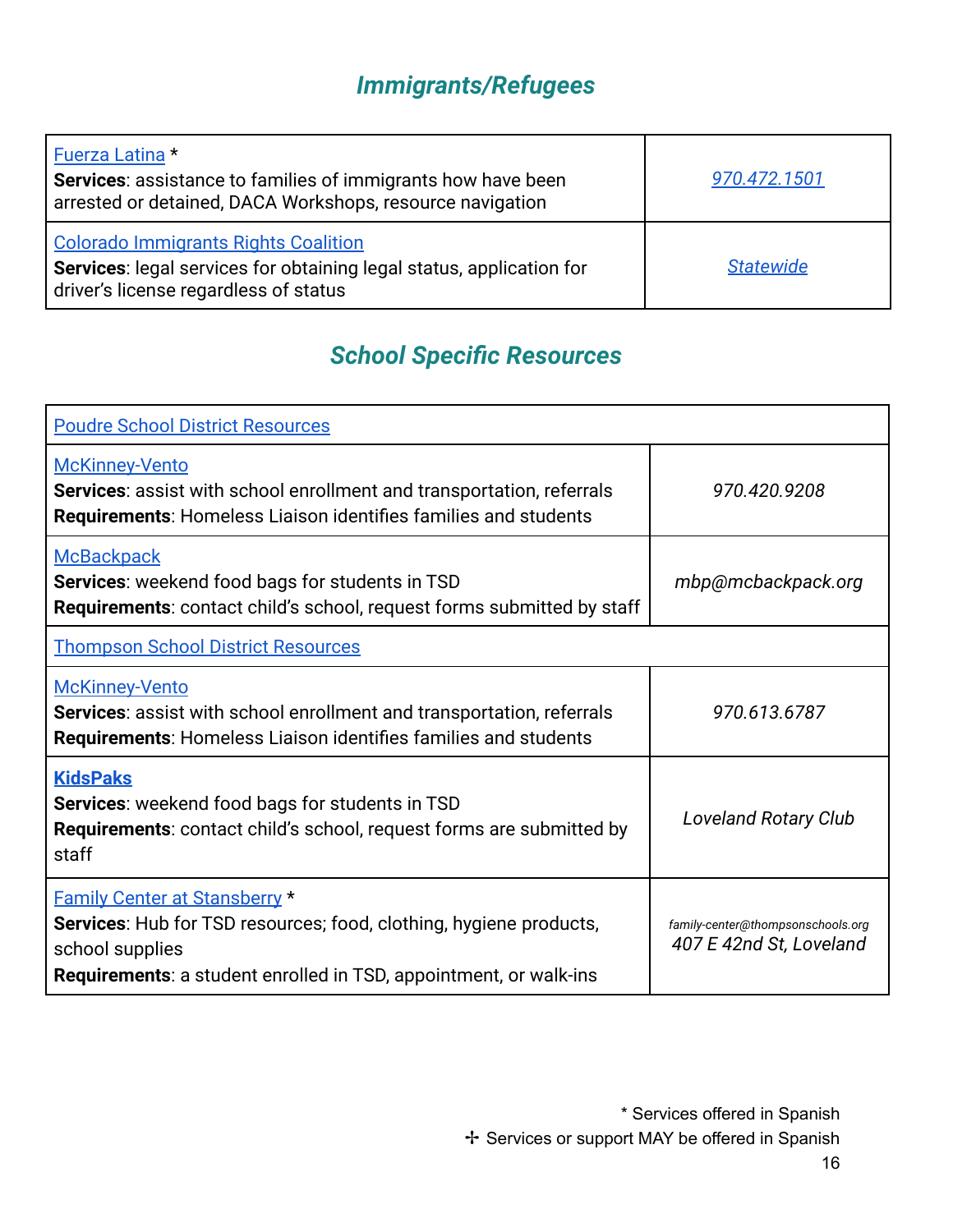# *College Resources*

<span id="page-17-0"></span>

| CSU - general resources offered for CSU students<br>• Veterans Services<br><b>Student Disability Center</b><br>$\bullet$<br>Women's and Gender Advocacy Center<br>$\bullet$<br>• Pride Resource Center<br>Legal Services (legal consultations with an attorney)<br><b>Rec Center</b><br><b>Cultural centers</b><br><b>Career Services</b><br>• Student Health Center<br><b>Tutoring, Math and Writing Centers</b><br><b>Victim Assistance</b> |             |
|-----------------------------------------------------------------------------------------------------------------------------------------------------------------------------------------------------------------------------------------------------------------------------------------------------------------------------------------------------------------------------------------------------------------------------------------------|-------------|
| <b>FRCC</b> - general resources offered for FRCC students                                                                                                                                                                                                                                                                                                                                                                                     |             |
| <b>Food For Thought</b><br><b>Services:</b> food bank on campus<br><b>Requirements:</b> student at FRCC, request using S number online                                                                                                                                                                                                                                                                                                        | <b>FRCC</b> |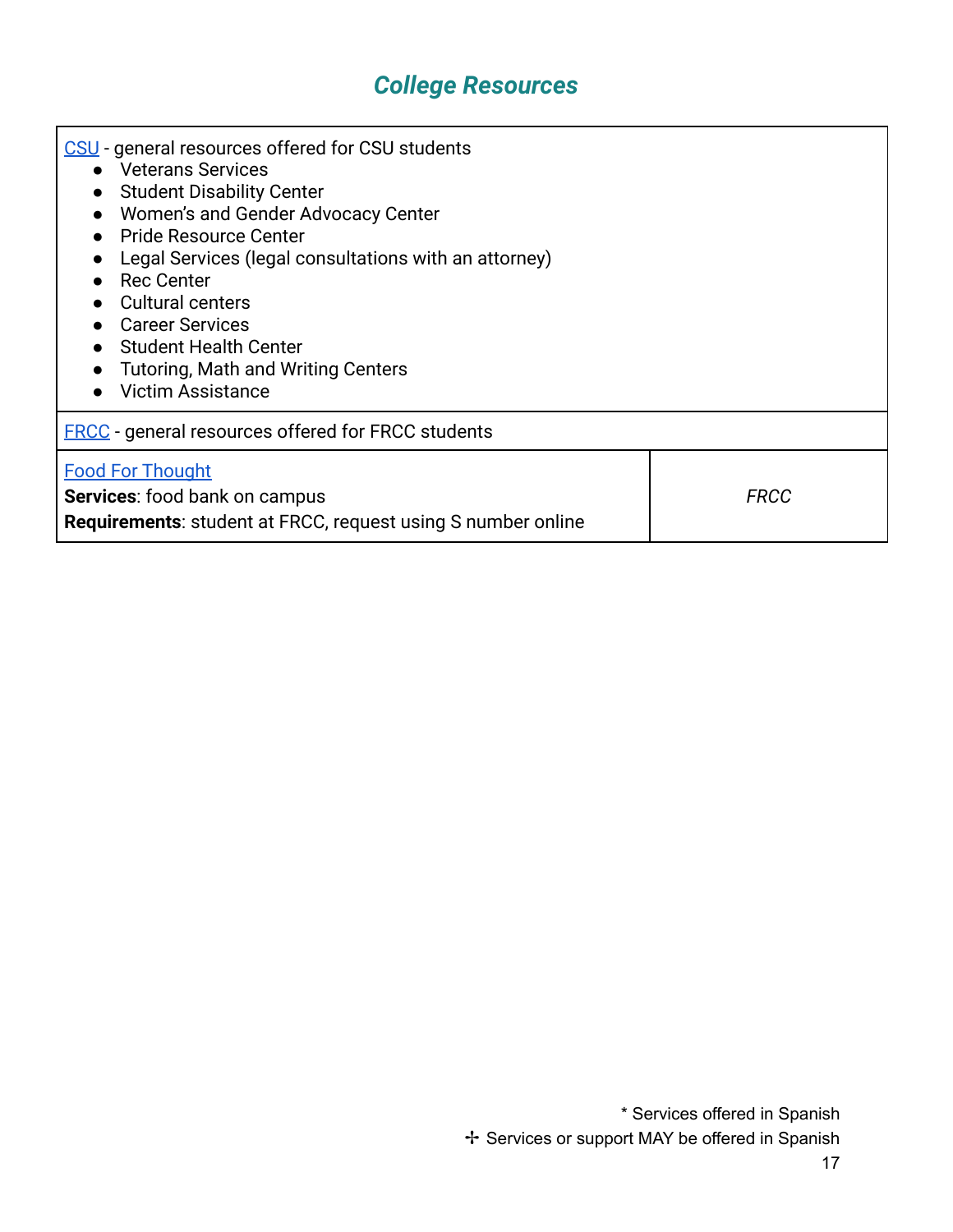# *Weld County Resources*

#### *Basic Resources*

<span id="page-18-1"></span><span id="page-18-0"></span>*\* many local churches offer resources to community members including food, hygiene products, clothing, and financial assistance, use*

*<https://search.211colorado.org/> to find faith-based resources [More resources](https://www.needhelppayingbills.com/html/weld_county_assistance_program.html)*

| Catholic Charities/Guadalupe Community Center *<br>Services: counseling services, Guadalupe Community Center and<br>Shelter (120-day program and shelter, meals, computer lab, referrals),<br>emergency assistance (utility and rent assistance), family preservation<br>(life-skills, employment support, support group, case management),<br>immigration services (legal, advice, assistance), senior services<br><b>Requirements:</b> Appointment only, have shut-off notice for utilities,<br>validly ID | 970.353.6433<br>1441 N 11th Ave, Greeley |
|--------------------------------------------------------------------------------------------------------------------------------------------------------------------------------------------------------------------------------------------------------------------------------------------------------------------------------------------------------------------------------------------------------------------------------------------------------------------------------------------------------------|------------------------------------------|
| <b>Salvation Army</b><br><b>Services:</b> food pantry including formula, diapers, and pet food (by<br>appointment only), meal program, utility assistance, clothing closet,<br>hygiene and period products, seasonal assistance (school supplies,<br>winter coats, holiday meals)<br><b>Requirements:</b> necessary documentation: photo ID or birth certificate<br>& SS card for EACH person, proof of address & income; for utility<br>assistance must have shut off notice                                | 970.346.1661<br>1119 6th St, Greeley     |
| Weld County Department of Human Services +<br>Services: Cash assistance programs, SNAPS (food stamps), Health<br>First Colorado (Colorado Medicaid or low-cost health insurance), CCAP<br>(Child Care Assistance Program), LEAP (Low Energy Assistance<br>Program; PEAK application<br>Requirements: programs are eligibility-based (income, residency in<br>county, and legally present), more eligibility and required documents                                                                           | 970.352.1551<br>315 N 11th Ave, Greeley  |
| <b>United Way of Weld County</b><br>Services: list of resources in the area through 2-1-1 database                                                                                                                                                                                                                                                                                                                                                                                                           | 970.353.4300<br>814 9th St, Greeley      |
| Lutheran Family Services of Rocky Mountains +<br>Services: parent education and support, SafeTouch Program, visitation<br>and safe exchange                                                                                                                                                                                                                                                                                                                                                                  | 970.356.6751<br>815 9th St, Greeley      |

\* Services offered in Spanish ✢ Services or support MAY be offered in Spanish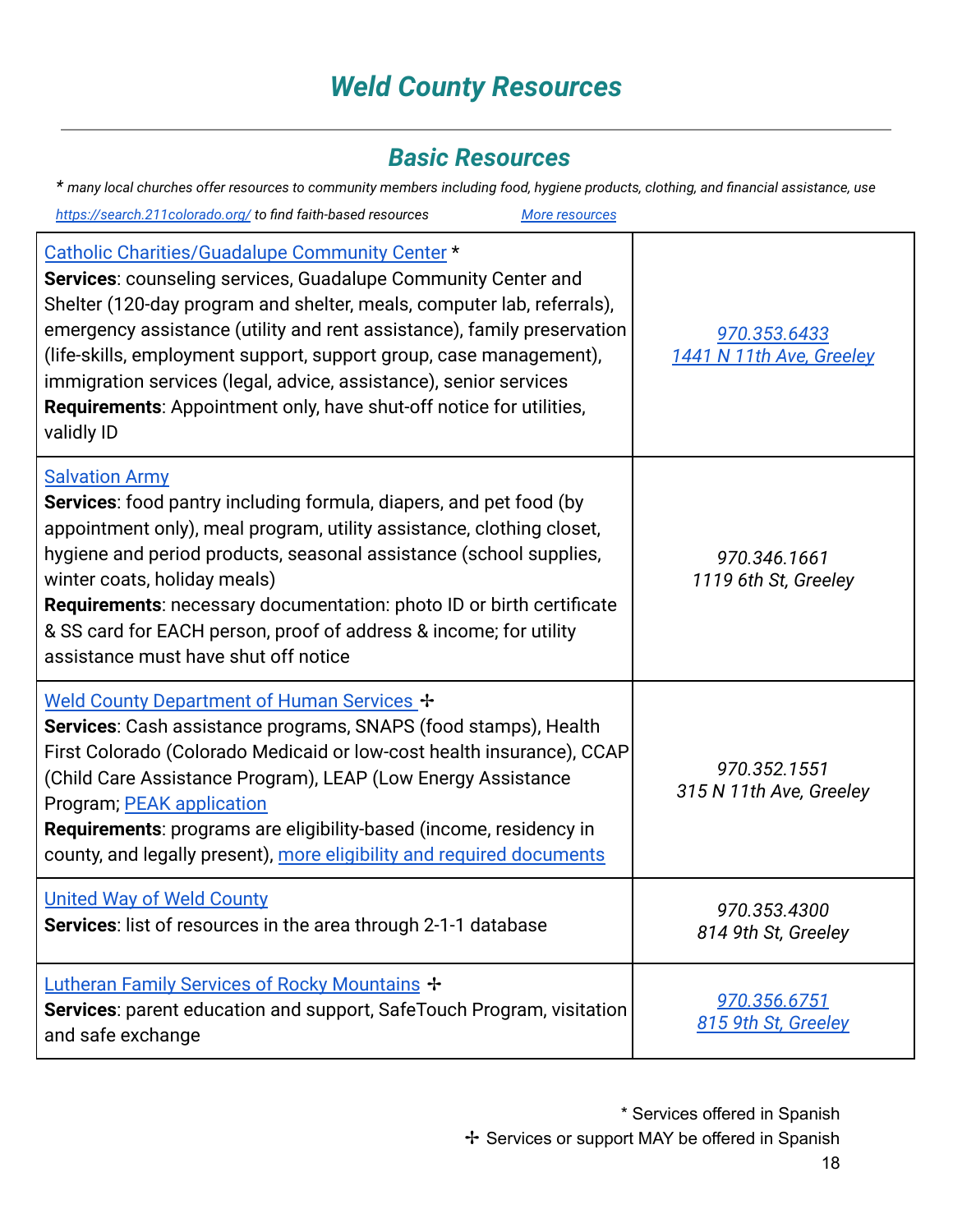### *Food*

<span id="page-19-0"></span>*[Complete list](https://www.needhelppayingbills.com/html/weld_county_free_food_pantries.html) of food banks around Weld County*

| <b>Hunger Free Colorado</b><br>Services: updated statewide resource for food resources                                                                                                                                                                                                                                                                                                                                                                                        | <b>Online Resource</b>                    |
|-------------------------------------------------------------------------------------------------------------------------------------------------------------------------------------------------------------------------------------------------------------------------------------------------------------------------------------------------------------------------------------------------------------------------------------------------------------------------------|-------------------------------------------|
| Women, Infants, & Children (WIC)*<br><b>Services:</b> food packages and supplemental EBT credits for allowable<br>foods, Baby & Me Tobacco Free (smoking cessation program for<br>pregnant women), nutritional education, breastfeeding support<br>Requirements: pregnancy, breastfeeding, or postpartum, have an<br>infant/child 1-5 years old, live in Colorado, meet income guidelines                                                                                     | 970.395.1113<br>2930 11th Ave, Evans      |
| <b>Salvation Army</b><br><b>Services:</b> food pantry including formula, diapers, and pet food (by<br>appointment only), meal program, utility assistance, clothing closet,<br>hygiene and period products, seasonal assistance (school supplies,<br>winter coats, holiday meals)<br><b>Requirements:</b> necessary documentation: photo ID or birth certificate<br>& SS card for EACH person, proof of address & income; for utility<br>assistance must have shut off notice | 970.346.1661<br>1119 6th St, Greeley      |
| Weld Food Bank *<br>Services: backpack program (weekend food for students),<br>emergency food boxes, mobile food pantry, school food pantry<br>Requirements: income eligibility, ID, proof of Weld County address,<br>Mobile Pantry has no requirements                                                                                                                                                                                                                       | 970.356.2199<br><b>Multiple locations</b> |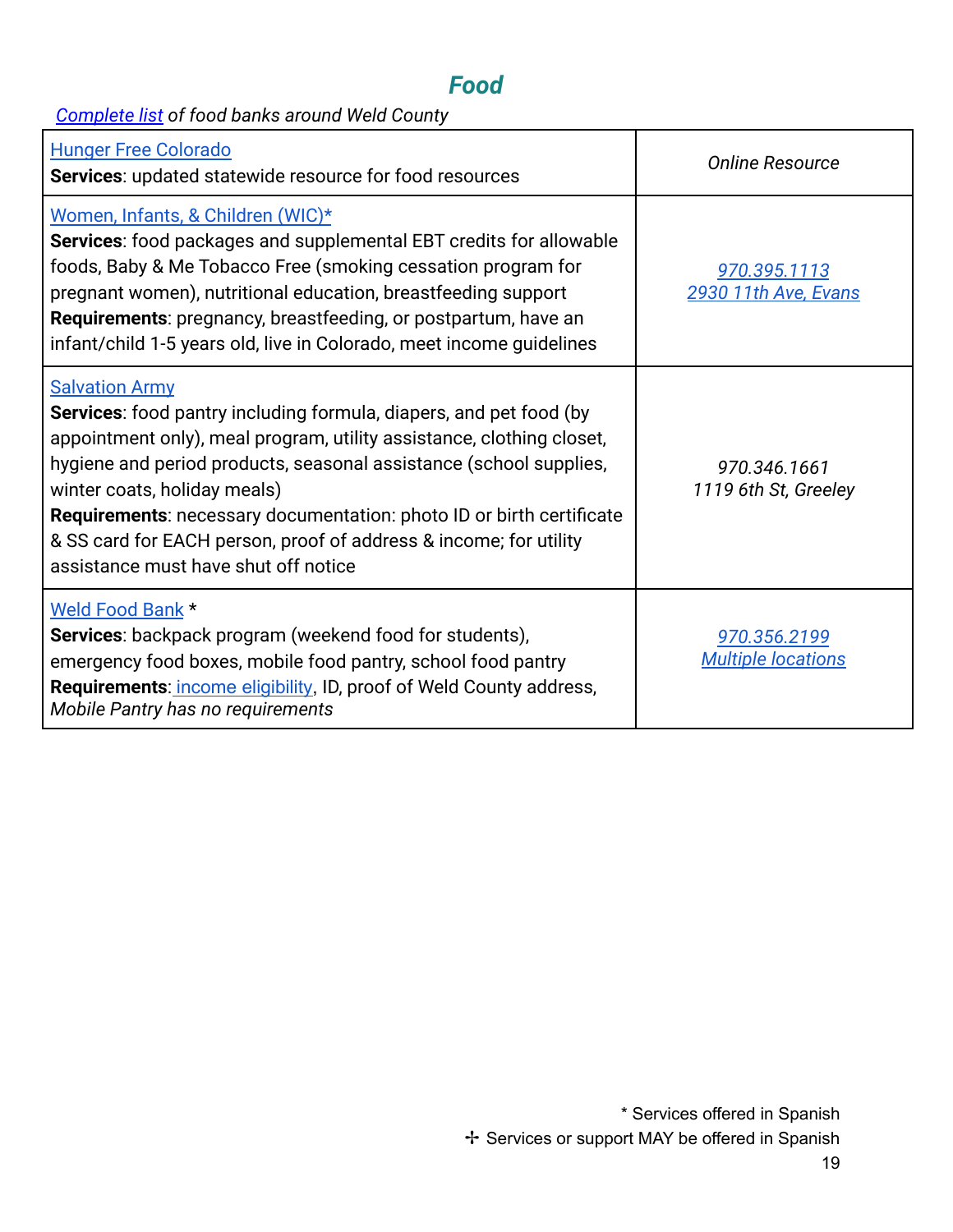# *Housing*

| Greeley Family House +<br><b>Services:</b> temporary housing and support services<br>Requirements: application and intake required                                                                          | 970.352.3215<br>1206 10th St, Greeley     |
|-------------------------------------------------------------------------------------------------------------------------------------------------------------------------------------------------------------|-------------------------------------------|
| Guadalupe Shelter +<br>Services: emergency shelter and comprehensive services (housing,<br>employment, money management, life skills)<br>Requirements: single adults and families experiencing homelessness | 970.353.6433<br>1442 N. 11th Ave, Greeley |
| <b>Habitat for Humanity of Greeley *</b><br>Services: affordable homeownership<br><b>Requirements:</b> income and residency requirements, other<br>requirements necessary during the process                | 970.351.6766<br>104 N 16th Ave, Greeley   |
| <b>Greeley Housing Authority *</b><br><b>Services:</b> public housing, Section 8, home rehabilitation loans<br><b>Requirements: income eligibility</b>                                                      | 970.353.7437<br>903 6th St, Greeley       |

### *Clothing, Hygiene, Diapers, & Period Products*

| M.E. Project @UNC<br><b>Services:</b> on-campus dispensers for period products in<br>gender-neutral bathrooms, menstrual product pacts (order form)<br><b>Requirements: UNC students</b>                                                                                                                                                                                                                                                                                      | <b>UNC Campus</b>                                                |
|-------------------------------------------------------------------------------------------------------------------------------------------------------------------------------------------------------------------------------------------------------------------------------------------------------------------------------------------------------------------------------------------------------------------------------------------------------------------------------|------------------------------------------------------------------|
| <b>Salvation Army</b><br><b>Services:</b> food pantry including formula, diapers, and pet food (by<br>appointment only), meal program, utility assistance, clothing closet,<br>hygiene and period products, seasonal assistance (school supplies,<br>winter coats, holiday meals)<br><b>Requirements:</b> necessary documentation: photo ID or birth certificate<br>& SS card for EACH person, proof of address & income; for utility<br>assistance must have shut off notice | 970.346.1661<br>1119 6th St, Greeley                             |
| Leanna's Closet<br><b>Services:</b> work & school clothing, shoes, accessories for women<br><b>Requirements: appointment only</b>                                                                                                                                                                                                                                                                                                                                             | 303.214.8954<br>2400 W 29th St, Greeley<br><b>Inside Restore</b> |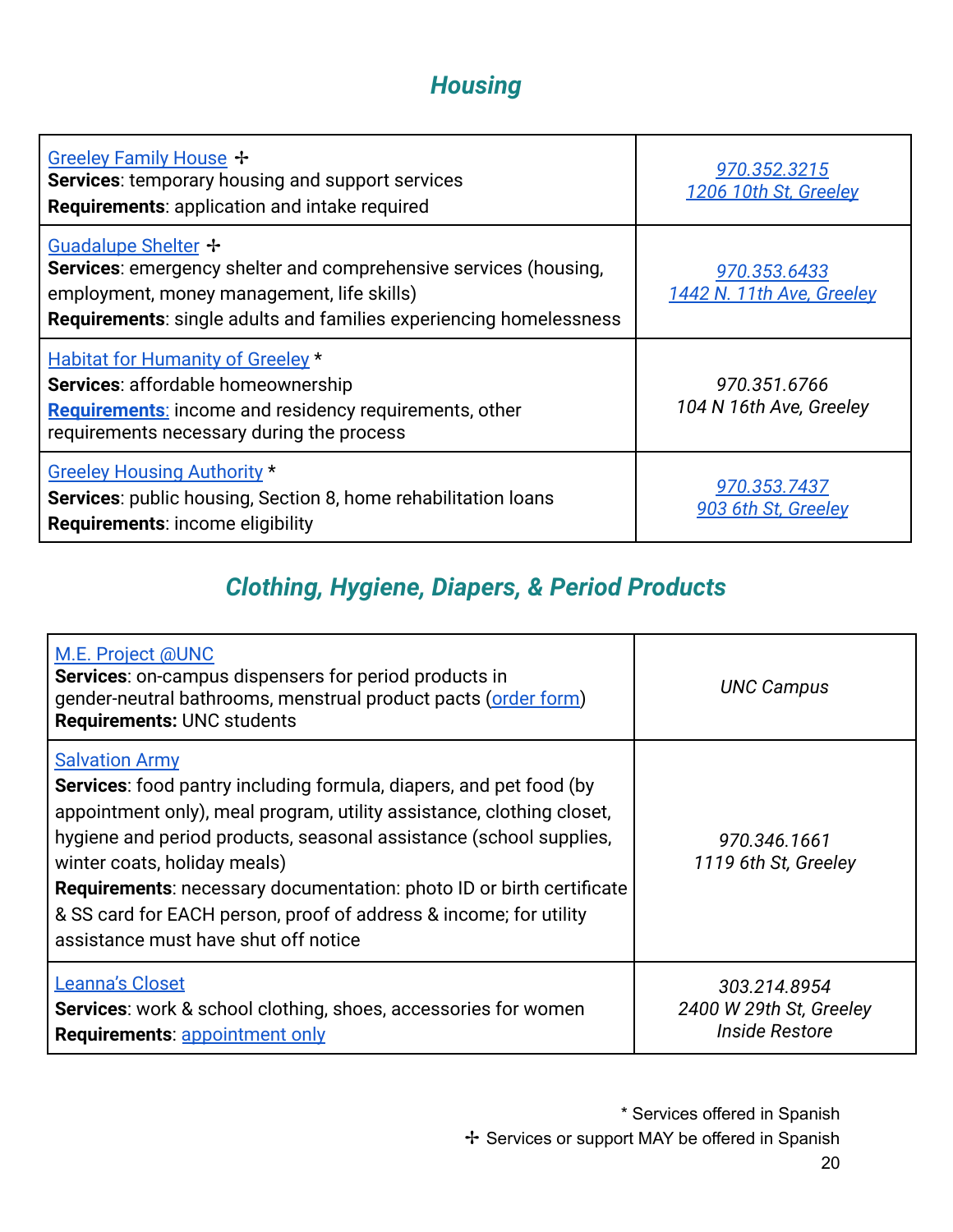### *Medical*

| <b>Health and Environment Department of Weld County *</b><br>Services: breastfeeding support, child obesity prevention, Cooking<br>Matters, DRIVE SMART Weld County, WeldWaits, safe sleep<br>campaign, tobacco control program<br>Requirements: Weld County residents, some programs have <i>income</i><br>eligibility              | 970.304.6470<br>1555 N 17th Ave, Greeley                              |
|--------------------------------------------------------------------------------------------------------------------------------------------------------------------------------------------------------------------------------------------------------------------------------------------------------------------------------------|-----------------------------------------------------------------------|
| SightFirst Program - Lyon's Club<br>Services: financial assistance for eye exams and new eyeglasses<br>Requirements: low-income, 18+, interview required                                                                                                                                                                             |                                                                       |
| <b>Sunrise Health Clinics *</b><br>Services: wellness, prevention, & sick care, dental care, behavioral<br>health, vision, pharmacy, x-rays, lab, family planning<br>Requirements: services for everyone, fees based on ability to pay                                                                                               | 970.350.5313<br>1300 N 17th Ave, Greeley<br><b>Multiple locations</b> |
| <b>Colorado Health Network *</b><br>Services: <b>HIV Specific Services</b> (housing, nutrition, transportation,<br>financial support), behavioral and mental health services, dental care,<br>prevention, and education, testing<br><b>Requirements: living with or at-risk of acquiring HIV</b>                                     | 970.353.1177<br>807 17th St, Greeley                                  |
| Planned Parenthood of Greeley *<br><b>Services:</b> birth control, HIV services, morning-after pill (emergency<br>contraception), pregnancy testing & services, primary care, STD<br>testing, treatment & vaccines, women's health care<br><b>Requirements:</b> accepts insurance, inquire about healthcare that fits<br>your budget | 970.352.4762<br>3487B W 10th St, Greeley                              |
| <b>Weld County Health Department Title X Clinic</b><br>Services: birth control, annual exams for women and men, pregnancy<br>tests, pap test, emergency contraceptive<br>Requirements: sliding scale                                                                                                                                 | 970.304.6420<br>1555 N 17th Ave, Greeley                              |

Pregnancy resources: Resource Center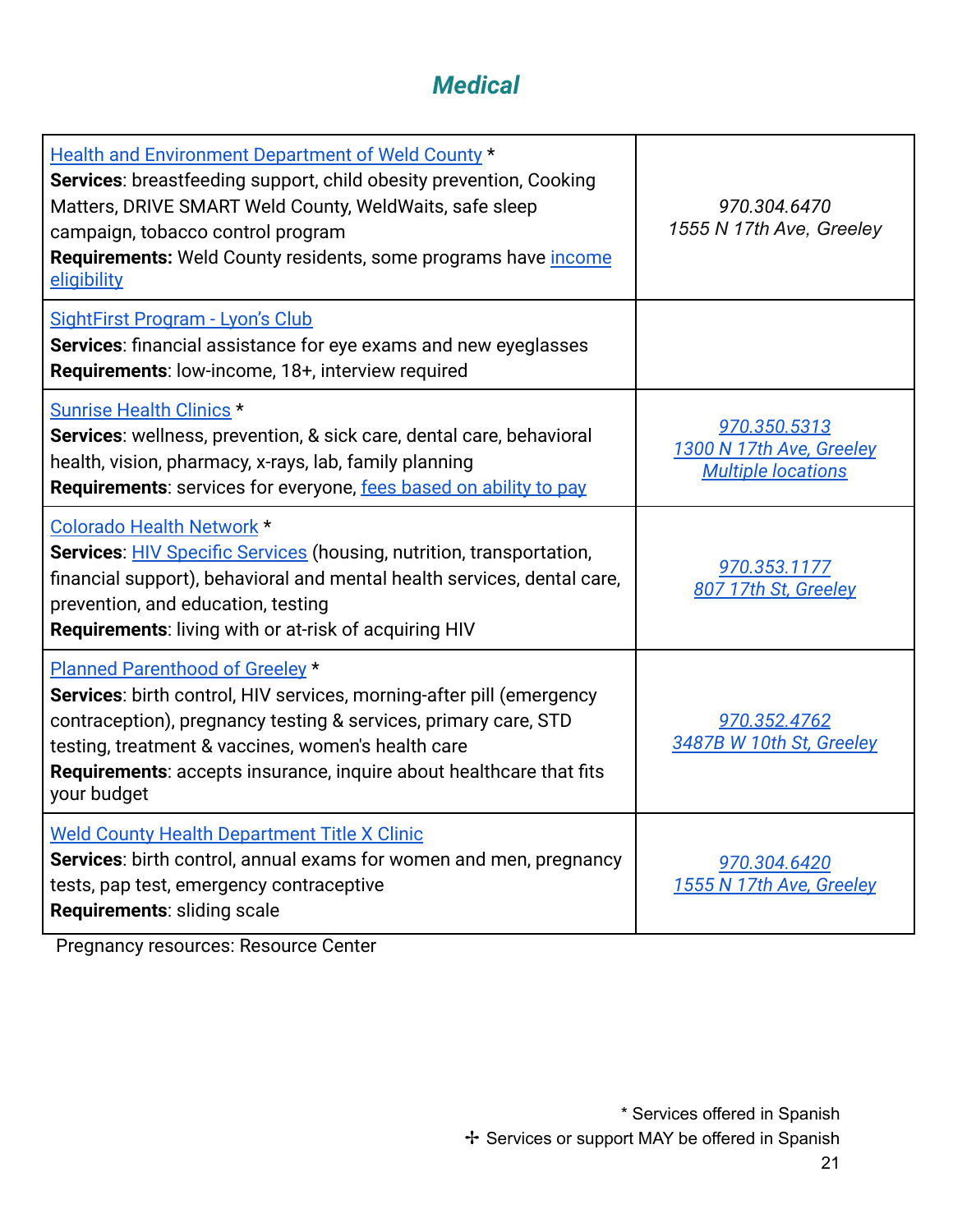### *Mental Health*

<span id="page-22-1"></span><span id="page-22-0"></span>

| North Range Behavioral Health +<br>Services: therapy and counseling for children, teens, adults, and<br>families, addiction treatment, emergency mental health services,<br>prevention, and education<br>Requirements: insurance accepted, will work with individuals<br>around out-of-pocket payments as needed                                  | 970.347.2120<br><b>Multiple locations</b> |
|---------------------------------------------------------------------------------------------------------------------------------------------------------------------------------------------------------------------------------------------------------------------------------------------------------------------------------------------------|-------------------------------------------|
| Sexual Assault Victim Advocacy Center (SAVA) *<br>Services: 24-hour crisis line, advocacy (including medical and<br>legal), therapy, support groups, education and training<br>Requirements: free and confidential, accessible to anyone                                                                                                          | 970.506.4059<br>921 38th Ave, Greeley     |
| A Woman's Place *<br>Services: 24/7 crisis line, emergency shelter, advocacy, legal<br>advocacy, address confidentiality program, community education<br>Requirements: ree, confidential, and available to all victims of<br>domestic violence                                                                                                    | 970.356.4226                              |
| <b>Community Grief Center</b><br>Services: Understanding Grief classes, support groups (children<br>who have experienced loss, parents experiencing miscarriage,<br>stillborn or infant death, parents who have lost children, spouse<br>loss, pet loss, knitting group)<br>Requirements: free, will meet w/ staff to determine group of best fit | 970.5046.4114<br>4650 W 20th St, Greeley  |
| Colorado Crisis Services *<br>Services: support & counseling<br>Requirements: free of charge, 24/7                                                                                                                                                                                                                                                | 844.493.8255<br>Statewide resource        |
| <b>Turning Point Center for Youth &amp; Family Development</b><br>Services: support groups, counseling & therapy, youth residential<br>treatment, DUI classes, drug testing<br>Requirements: at-risk youth, insurance accepted, some<br>grand-funded services may be available                                                                    | 970.221.0999<br>913 11th Ave, Greeley     |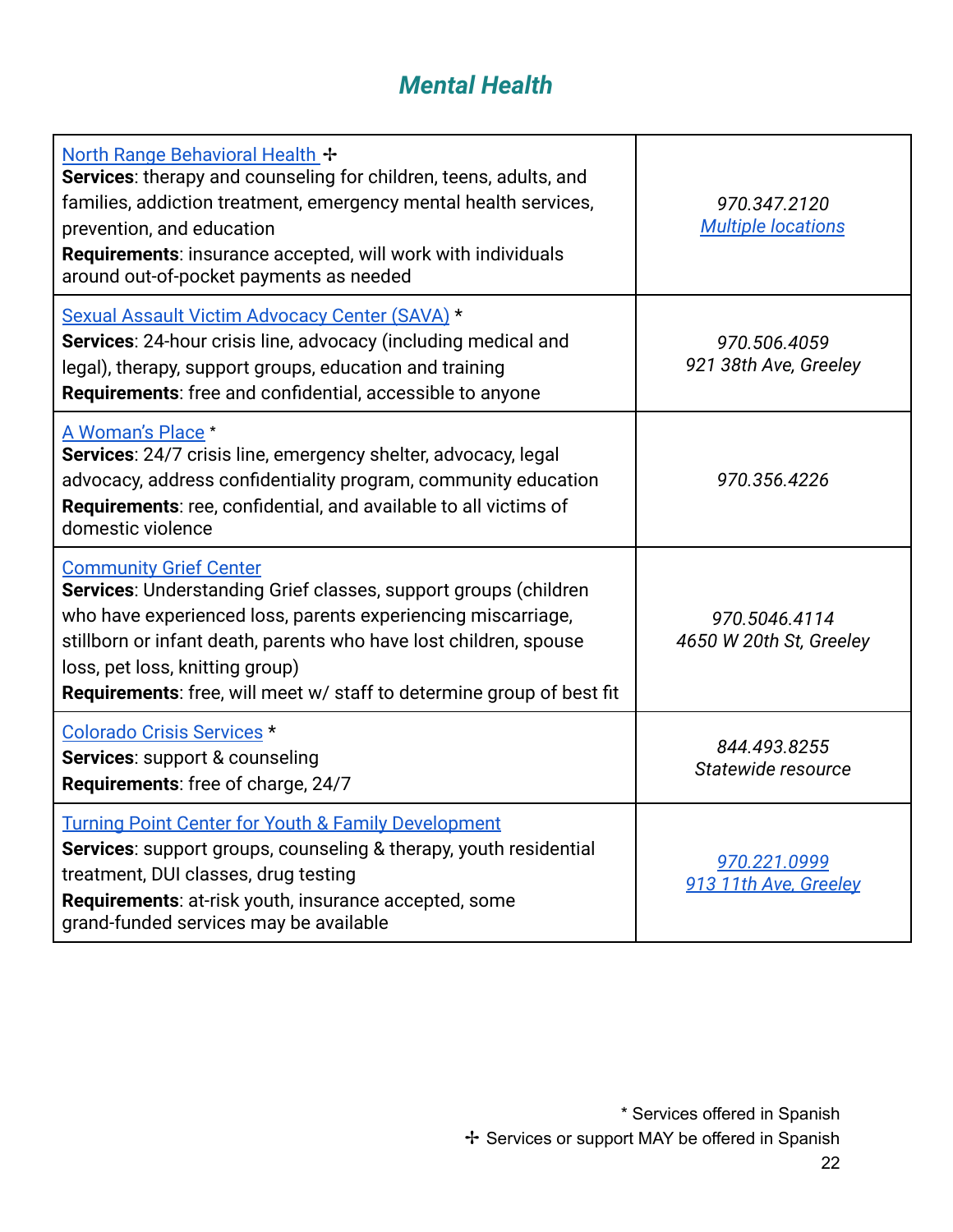#### *Pets*

| <b>Colorado Pet Pantry</b><br>Services: pet food bank, emergency pet food<br><b>Requirements: registration required</b>                                                                                               | 303.818.0618<br><b>Multiple locations</b> |
|-----------------------------------------------------------------------------------------------------------------------------------------------------------------------------------------------------------------------|-------------------------------------------|
| <b>Humane Society of Weld County</b><br>Services: low-cost vaccine clinic, low-cost spay/neuter clinic,<br>microchipping, pet food bank (2nd Saturday, 1-3)<br><b>Requirements:</b> no requirements for pet food bank | (970) 506-9550<br>1620 42nd St, Evans     |

### *Parenting Resources*

<span id="page-23-0"></span>

| <b>Nurse-Family Partnership</b><br>Services: trained nurses regularly visit first-time moms-to-be for<br>support, advice, and information<br><b>Requirements:</b> pregnant with first child, enrolled before 28 weeks,<br>income requirements                                                       | 970-304-6417<br>1555 North 17th Ave, Greeley         |
|-----------------------------------------------------------------------------------------------------------------------------------------------------------------------------------------------------------------------------------------------------------------------------------------------------|------------------------------------------------------|
| <b>Lutheran Family Services *</b><br><b>Services:</b> parenting education and support, SafeTouch program,<br>visitation, and safe exchanges                                                                                                                                                         | 970.356.6751<br>815 9th St, Greeley                  |
| <b>Youth Assistance Program - Greeley Rec Center</b><br>Services: \$150 scholarship for youth to attend classes through the<br>rec center<br><b>Requirements:</b> Greeley resident with proof child qualifies for Free &<br>Reduced Lunch, application                                              | 970.350.9406<br>65110th Ave, Greeley                 |
| <b>Northern Colorado Breastfeeding Coalition</b><br><b>Services:</b> breastfeeding support and advocacy                                                                                                                                                                                             | Statewide                                            |
| Boys & Girls Club of Weld County *<br>Services: programs in arts, education, health & wellness, leadership,<br>and sports & recreation, family support, and counseling<br><b>Requirements:</b> Fees depend on location, financial assistance may be<br>available - scholarship application required | 970.353.1278<br><b>Multiple locations</b>            |
| <b>Hope House</b><br><b>Services:</b> diapers/wipes, parenting classes, counseling, relationship<br>classes, social activities, benefits application assistance                                                                                                                                     | P.O. Box 69, Windsor<br>Info@HopeHouseNorthernCO.org |

\* Services offered in Spanish

✢ Services or support MAY be offered in Spanish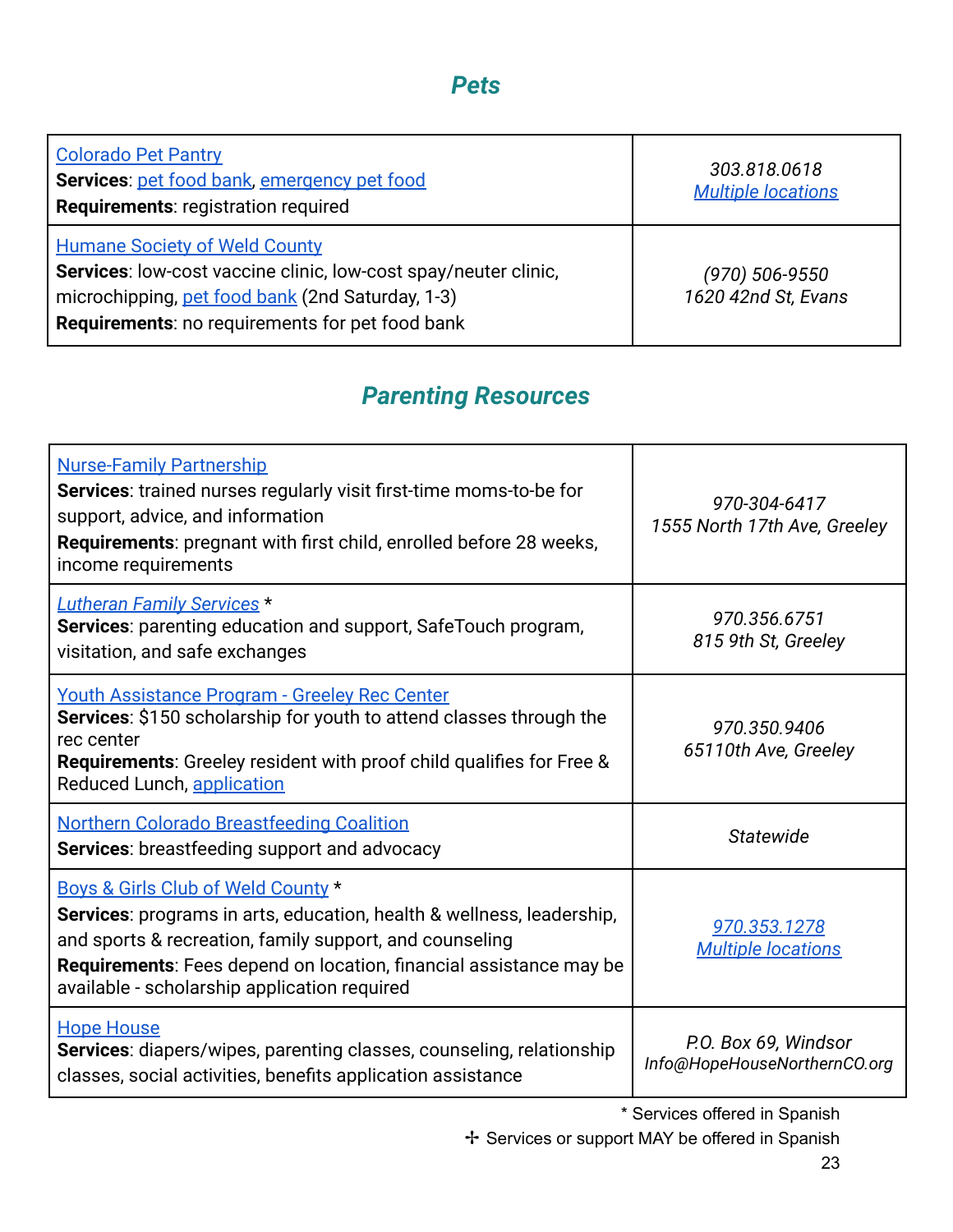| <b>Requirements:</b> age 15-20, parenting a child, citizen or legal resident,<br>application                                                                                                                                                                                                                                                                                              |                                           |
|-------------------------------------------------------------------------------------------------------------------------------------------------------------------------------------------------------------------------------------------------------------------------------------------------------------------------------------------------------------------------------------------|-------------------------------------------|
| Women, Infants, & Children (WIC)*<br>Services: food packages and supplemental EBT credits for allowable<br>foods, Baby & Me Tobacco Free (smoking cessation program for<br>pregnant women), nutritional education, breastfeeding support<br><b>Requirements:</b> pregnancy, breastfeeding, or postpartum, have an<br>infant/child 1-5 years old, live in Colorado, meet income guidelines | 970.395.1113<br>2930 11th Ave, Evans      |
| High Plains Library District +<br>Services: citizenship classes, computers and wifi, mom kits, room<br>rentals, printing and faxing, storytime, tax help, specialty rentals<br>(laptop, hotspot, State park pass, telescope, projector)                                                                                                                                                   | 888.861.7323<br><b>Multiple locations</b> |

# *Educational & Employment Resources*

<span id="page-24-1"></span><span id="page-24-0"></span>

| Employment Services of Weld County +<br><b>Services:</b> workshops for job seekers, hiring events, adult training<br>programs, youth-specific supports, business hiring support,<br><b>Requirements:</b> Larimer County residents, youth programs 14-24                                                | 970.353.3800<br>315 N 11th Ave, Bldg B,<br>Greeley                 |
|--------------------------------------------------------------------------------------------------------------------------------------------------------------------------------------------------------------------------------------------------------------------------------------------------------|--------------------------------------------------------------------|
| Colorado Youth for a Change (via United Way)<br><b>Services:</b> Re-engagement Program, Corps for A Change (school<br>engagement and attendance program), Reading Corps (increase<br>early literacy), Math Corps (math support)<br>Requirements: one-on-one tutors for child literacy through district | <b>Statewide</b>                                                   |
| <b>Adult Learning @ AIMS</b><br><b>Services:</b> GED prep courses, ESL, reading, writing, and math<br>improvement courses, other continuing education classes<br><b>Requirements: 17+, have to enroll in courses</b>                                                                                   | 970-339-6665<br><b>Cornerstone Building, Rm 153</b><br><b>AIMS</b> |
| <b>Educational Opportunity Center - CSU</b><br>Services: Support for adults re-engaging with education; applying,<br>enrolling, and completing higher education programs                                                                                                                               | 970.352.3235<br>1013 37th Ave Ct, Suite 201<br><u>Greeley</u>      |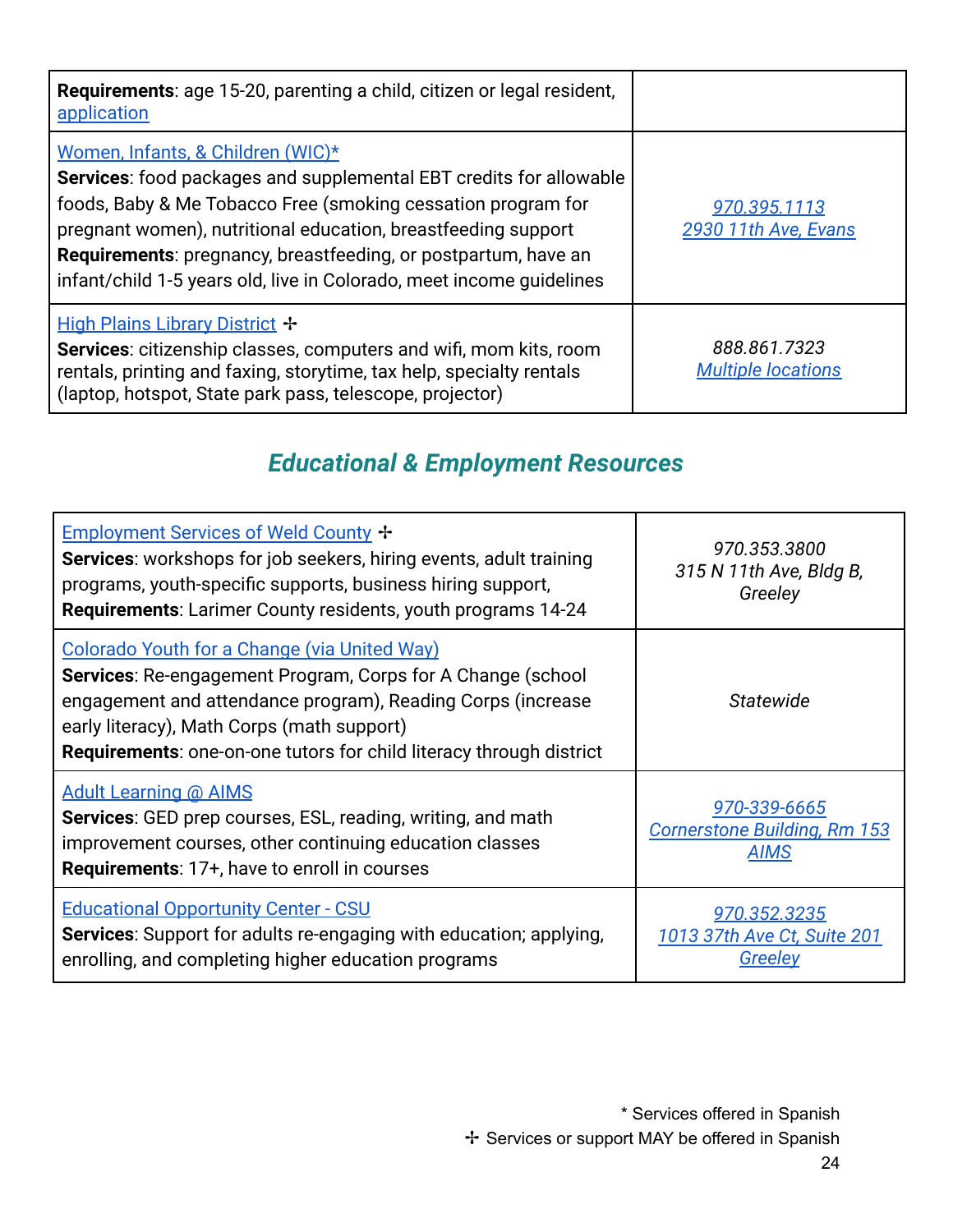# *Legal*

| Colorado Legal Services +<br>Services: legal advice, filing assistance, legal clinics<br>Requirements: dependant on income, assets, age, legal status, & legal<br>issue, online application    | Statewide resource                                      |
|------------------------------------------------------------------------------------------------------------------------------------------------------------------------------------------------|---------------------------------------------------------|
| Ask-an-Attorney Clinic @ Court House<br>Services: 15-minute session free with a local attorney<br><b>Requirements:</b> resident of Weld County, one Wednesday a month,<br>appointment required | 19selfhelp@judicial.state.co.us<br>915 10th St, Greeley |

### *[LGBTQ+](https://prideresourcecenter.colostate.edu/resources/northern-colorado-fort-collins-resources/)*

<span id="page-25-0"></span>

| <b>PFlag Greeley</b><br>Services: monthly support meetings                                                                                                        |              |
|-------------------------------------------------------------------------------------------------------------------------------------------------------------------|--------------|
| <b>SPLASH Youth of Northern Colorado</b><br>Services: support groups for 14-24 LGBTQ+<br><b>Requirements: 18+, individuals with disabilities or medical needs</b> | 970.444.5428 |

#### *Veterans*

<span id="page-25-1"></span>

| <b>Weld County Veterans Services</b><br><b>Services:</b> filing and obtaining benefits assistance, claim processing,<br>advocates for veterans, non-service-connected pension, death<br>benefits, employment services<br><b>Requirements: veterans and their dependents</b>                                  | 970.400.3444<br>1008 9th St, Greeley              |
|--------------------------------------------------------------------------------------------------------------------------------------------------------------------------------------------------------------------------------------------------------------------------------------------------------------|---------------------------------------------------|
| <b>Northern Colorado Veterans Resource Center</b><br><b>Services:</b> peer support services, employment & counseling services<br><b>Requirements: veterans</b>                                                                                                                                               | 970.888.4249<br>1919 65th Ave, Unit 5B<br>Greeley |
| <b>Volunteers of America</b><br>Services: outreach, case-management services, assistance in<br>obtaining benefits, and emergency financial resources<br><b>Requirements:</b> veterans who are homeless or at risk of homelessness,<br>other eligibility may be required, documentation of service and income | 970.515.5449<br>800 8th Ave, Greeley              |

\* Services offered in Spanish ✢ Services or support MAY be offered in Spanish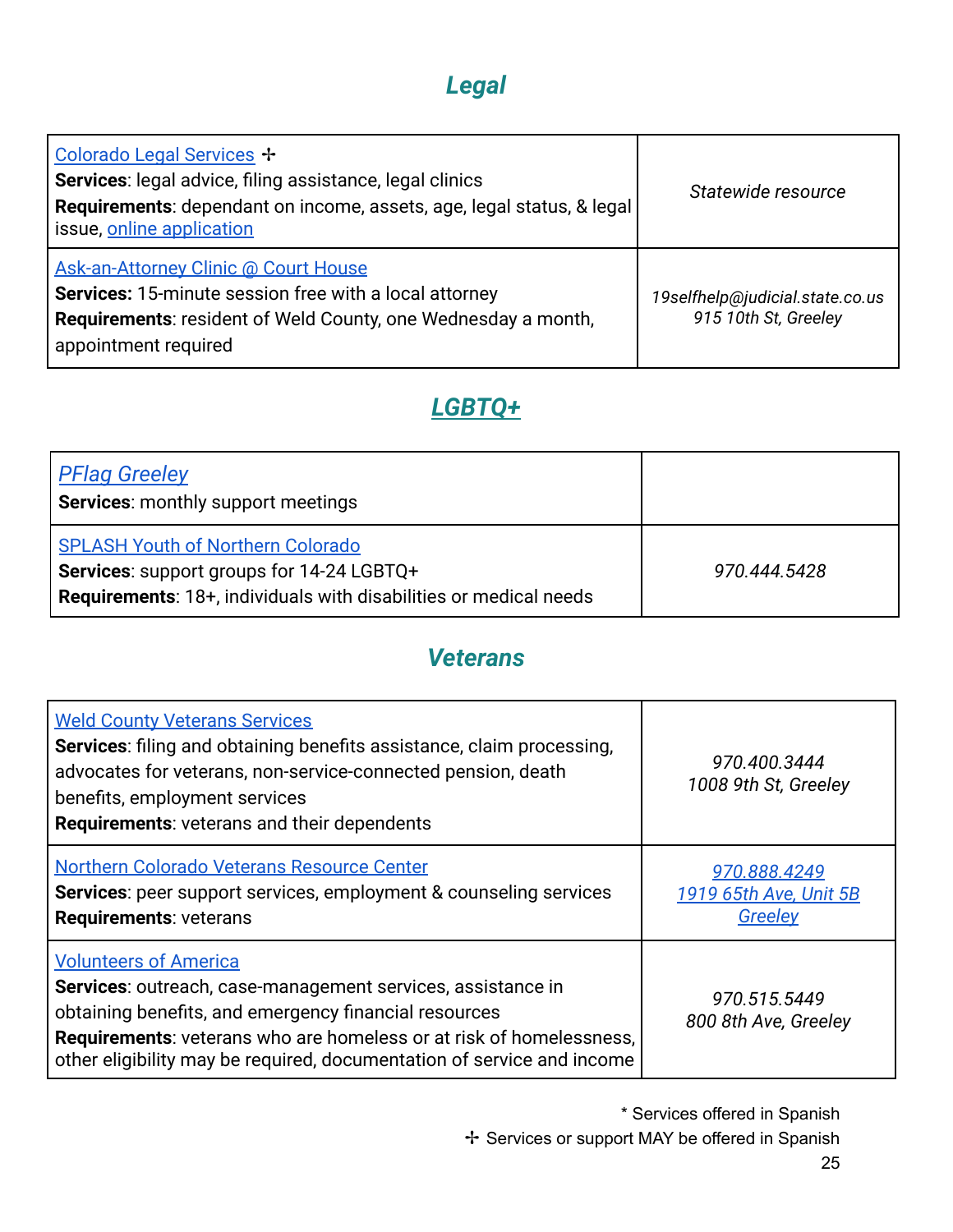### *Disabilities*

| <b>Arc of Weld County</b><br><b>Services:</b> individual advocacy for individuals with disabilities (support<br>with applying for services and benefits, help understand your rights,<br>appeal eligibility decisions), parent information and support<br>meetings, workshops for skill building<br><b>Requirements: no cost, individuals with disabilities</b> | 970.353.5219<br>5312 W 9th St Dr, Suite 150,<br>Greeley |
|-----------------------------------------------------------------------------------------------------------------------------------------------------------------------------------------------------------------------------------------------------------------------------------------------------------------------------------------------------------------|---------------------------------------------------------|
| <b>Envision</b><br>Services: early intervention, parent support, adult services, residential<br>and day services, supported living services<br><b>Requirements:</b> individuals with disabilities, <i>intake required</i>                                                                                                                                       | 970.339.5360<br>1050 37th St, Evans                     |
| <b>Connections for Independent Living</b><br><b>Services:</b> independent living assistance, ASL interpretation, support<br>groups, employment support, housing, transition, classes and<br>workshops,<br><b>Requirements: individuals with disabilities</b>                                                                                                    | 970.352.8682<br>1331 8th Ave, Greeley                   |
| <b>Division of Vocational Rehabilitation</b><br>Services: employment-seeking support, supported employment,<br>youth and transition services, assistance applying to disability<br>benefits<br><b>Requirements:</b> persons with a disability, legal citizens & residents,<br>intake required                                                                   | 970.353.5409<br>822 7th St, Suite 350, Greeley          |
| Adeo<br>Services: brain injury supports, physical therapy, housing, fitness<br>center<br>Requirements: programs have different eligibility                                                                                                                                                                                                                      | 970.339.2444<br>2780 28th Ave, Greeley                  |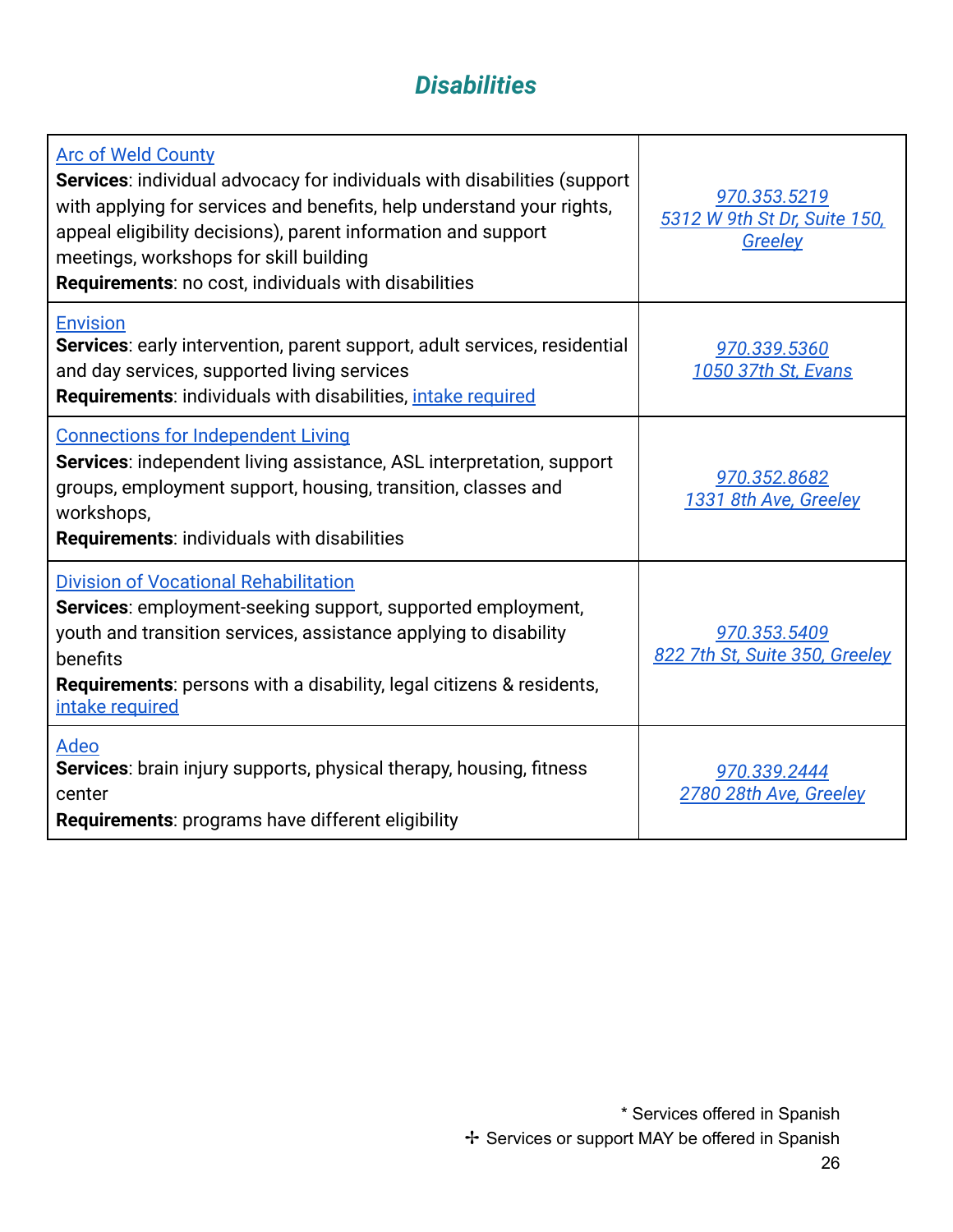# *Immigrants/Refugees*

<span id="page-27-0"></span>

| Immigrants Refugee Center +<br>Services: ESL classes, adult learning classes, citizenship classes,<br>immigration assistance, translation, material goods (hygiene products,<br>bikes, baby supplies, bus passes, clothing vouchers)<br><b>Requirements: application for some donations required</b> | 970.352.7323<br>3001 8th Ave, Evans             |
|------------------------------------------------------------------------------------------------------------------------------------------------------------------------------------------------------------------------------------------------------------------------------------------------------|-------------------------------------------------|
| Refugee Services - Weld County +<br>Services: I-693 services, assistance with immigration paperwork,<br>vaccines<br><b>Requirements: appointments only</b>                                                                                                                                           | 970.304.6420<br>1555 North 17th Ave,<br>Greeley |
| Colorado Immigrants Rights Coalition +<br><b>Services:</b> legal services for obtaining legal status, application for<br>driver's license regardless of status                                                                                                                                       | <b>Statewide</b>                                |
| <b>Lutheran Family Services</b><br><b>Services:</b> cultural mentorship, tutoring, basic need support<br>Requirements: classes require registration                                                                                                                                                  | 970.353.5267<br>1102 5th St Suite B, Greeley    |

# *School Specific Resources*

<span id="page-27-1"></span>

| <b>Greeley-Evans School District Resources</b>                                                                                                                                                       |                                                |
|------------------------------------------------------------------------------------------------------------------------------------------------------------------------------------------------------|------------------------------------------------|
| <b>McKinney-Vento</b><br><b>Services:</b> assist with school enrollment and transportation, referrals<br><b>Requirements:</b> Homeless Liaison identifies families and students                      | 970.348.4731<br><b>Housed at Family Center</b> |
| D6 Family Center +<br>Services: Migrant Education Program, interpreter and translation<br>services, parent liaisons<br><b>Requirements:</b> contact child's school, request forms submitted by staff | 970.348.4700<br>1113 10th Ave, Greeley         |